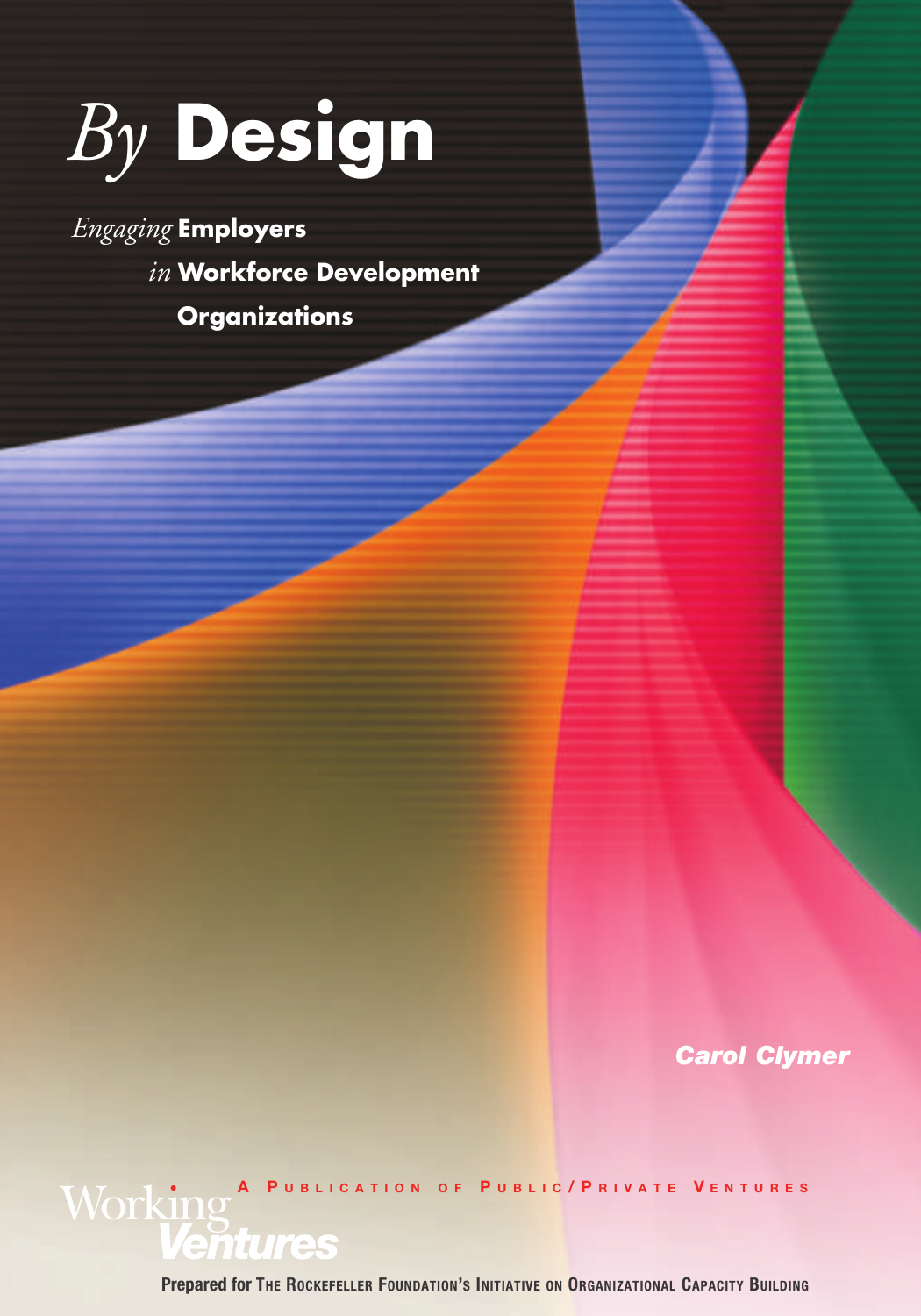

*Engaging* **Employers**

*in* **Workforce Development** 

**Organizations**

*Carol Clymer*

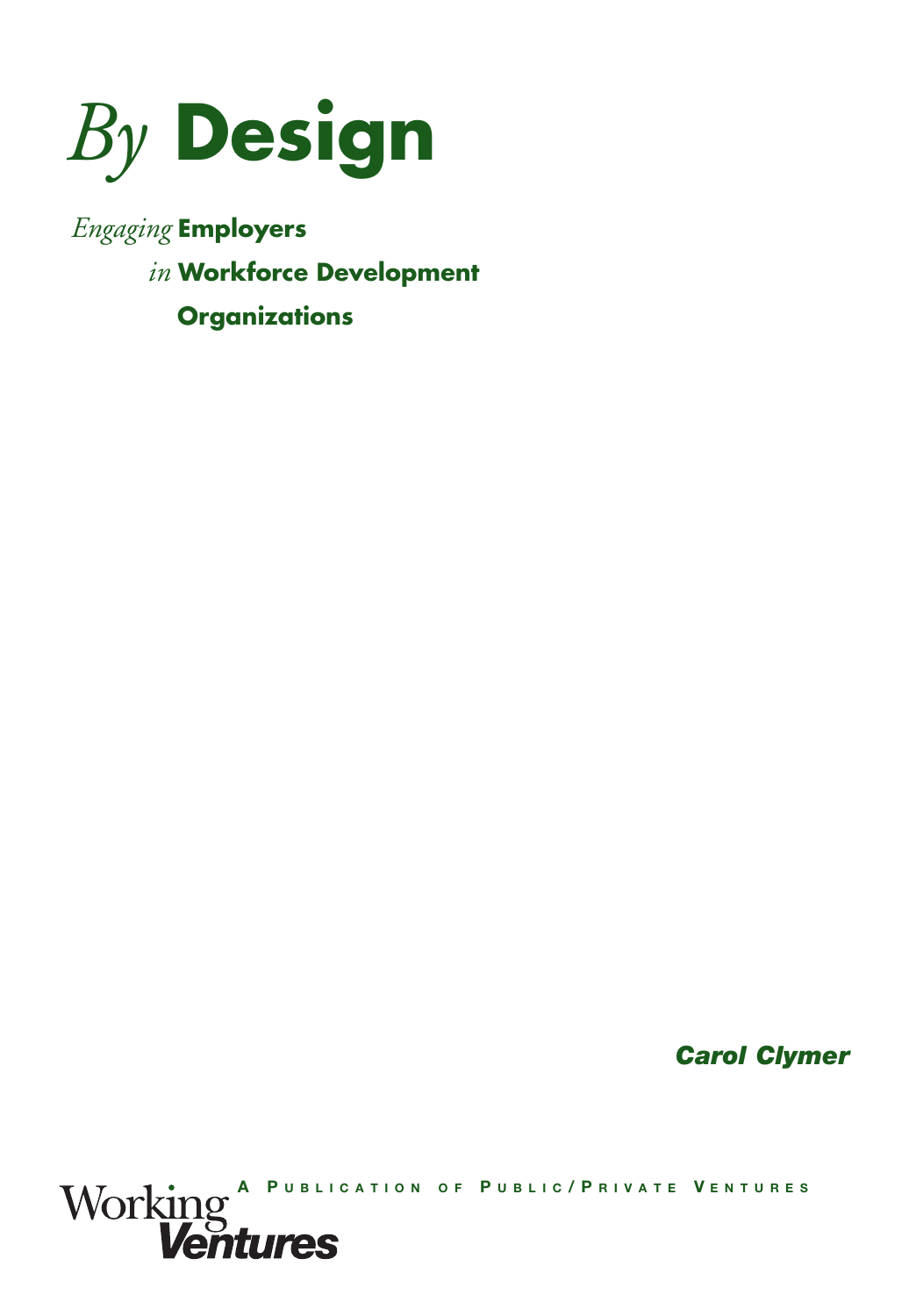

Public/Private Ventures is a national nonprofit organization that seeks to improve the effectiveness of social policies and programs. P/PV designs, tests and studies initiatives that increase supports, skills and opportunities of residents of low-income communities; works with policymakers to see that the lessons and evidence produced are reflected in policy; and provides training, technical assistance and learning opportunities to practitioners based on documented effective practices.

#### **Board of Directors**

Siobhan Nicolau, Chair *President Hispanic Policy Development Project* Gary Walker *President Public/Private Ventures* Amalia Betanzos *President Wildcat Service Corporation* Yvonne Chan *Principal Vaughn Learning Center* Mitchell S. Fromstein *Chairman Emeritus Manpower Inc.* Christine L. James-Brown *President United Way of Southeastern Pennsylvania* John A. Mayer, Jr. *Retired, Chief Financial Officer J.P. Morgan & Co.* Matthew McGuire *Vice President Ariel Capital Management, Inc.* Milbrey W. McLaughlin *David Jacks Professor of Education and Public Policy Stanford University* Maurice Lim Miller *Director Family Independence Initiative*

Anne Hodges Morgan *Consultant to Foundations* Marion Pines *Senior Fellow Institute for Policy Studies Johns Hopkins University* Cay Stratton *Director National Employment Panel, London, U.K.*

#### **Research Advisory Committee**

Jacquelynne S. Eccles, Chair *University of Michigan* Ronald Ferguson *Kennedy School of Government* Robinson Hollister *Swarthmore College* Alan Krueger *Princeton University* Reed Larson *University of Illinois* Katherine S. Newman *Kennedy School of Government* Laurence Steinberg *Temple University* Thomas Weisner *UCLA*



Working Ventures seeks to improve the performance of the workforce development field by providing practitioners and policymakers with the knowledge and tools needed to operate effective employment programs. We support the field by documenting effective employment strategies and practices, convening practitioner workshops and providing resources to encourage program innovation.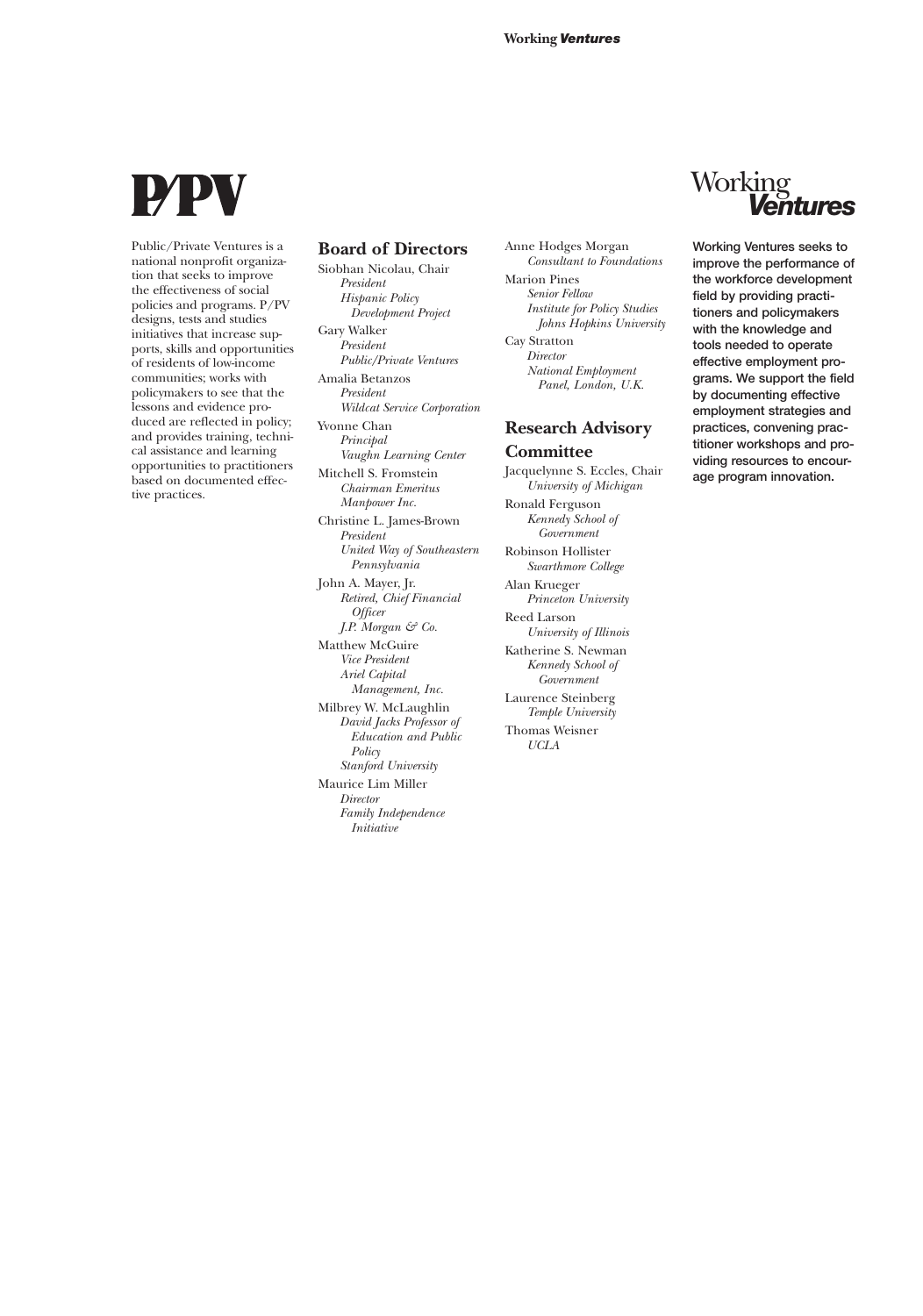#### *Acknowledgments*

Many people assisted with this report. First, thanks to the staff of the three organizations I visited and learned from—Jewish Vocational Service (JVS), San Francisco; Training, Inc., Boston; and WIRE-Net, Cleveland. I met and spoke with several individuals in each of these organizations but am particularly grateful to Abby Snay, Elsa Bengel and John Colm—the executive directors. Each agreed to and facilitated my visit, provided many useful insights and reviewed this report. Judy Bloom, JVS; Willard Pinn, Training, Inc.; and Joan Cook, WIRE-Net, were also most helpful in coordinating my visit and very informative during our interviews.

Mark Elliott, Executive Vice President, Labor Market Initiatives at P/PV, oversaw the project and provided tremendous support during each phase—identifying the organizations, structuring the site visits and writing the report. I highly value his insight and guidance. Gary Walker, President of P/PV, also added welcome advice that strengthened the report.

Others helped improve the report further. Laura Wyckoff offered many constructive comments, ideas and edits. Bruce Levy contributed a valuable employer's perspective. And Natalie Jaffe's editorial expertise is always appreciated.

Thank you also to Penelope Malish for designing the report, Chelsea Farley for assistance with its final production and Marsha Budd for administrative assistance.

Finally, a great deal of thanks to Betsy Biemann of The Rockefeller Foundation, who provided financial and collegial support throughout the project.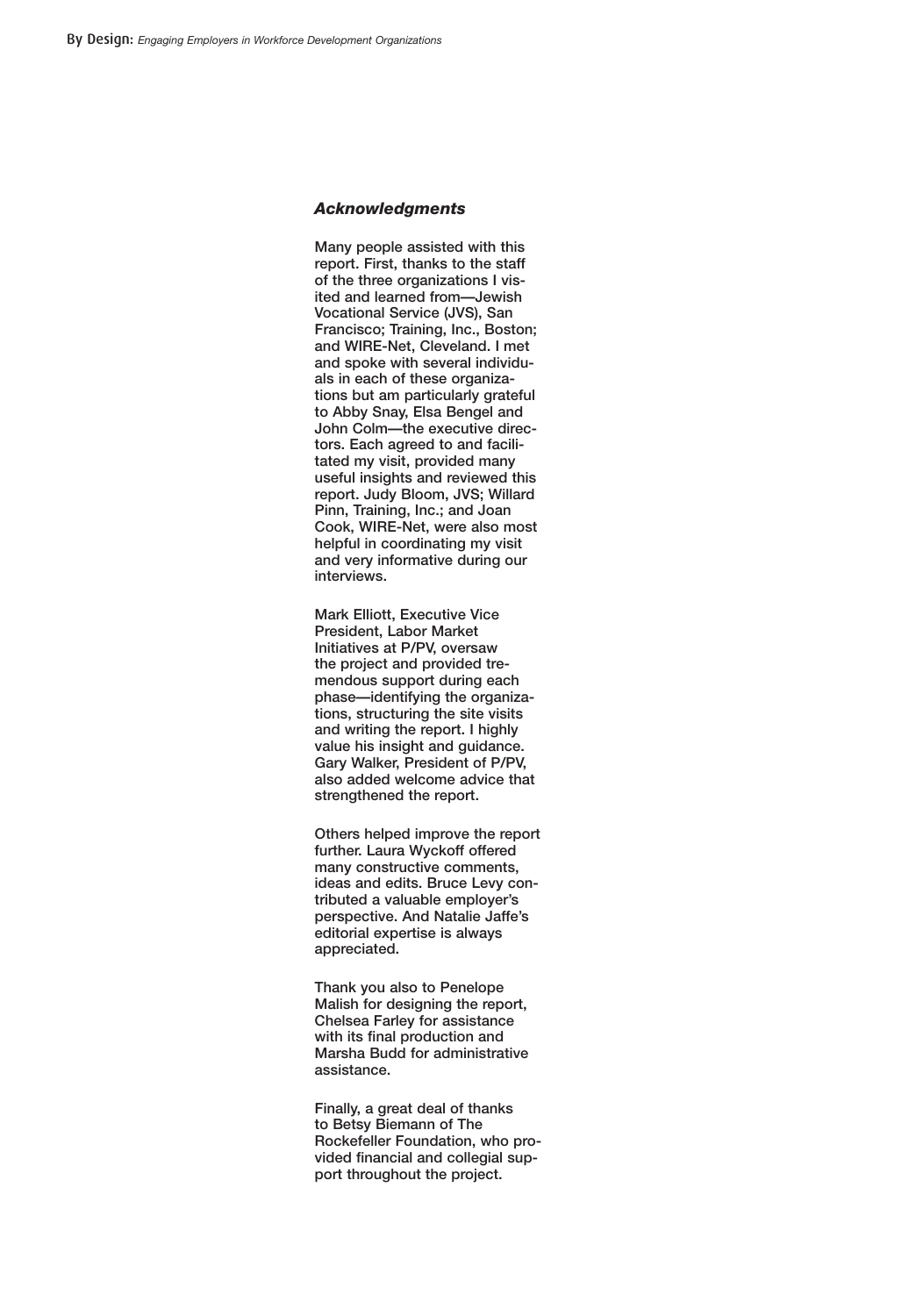**Working** *Ventures By* **Design:** *Engaging* **Employers** *in* **Workforce Development Organizations** 1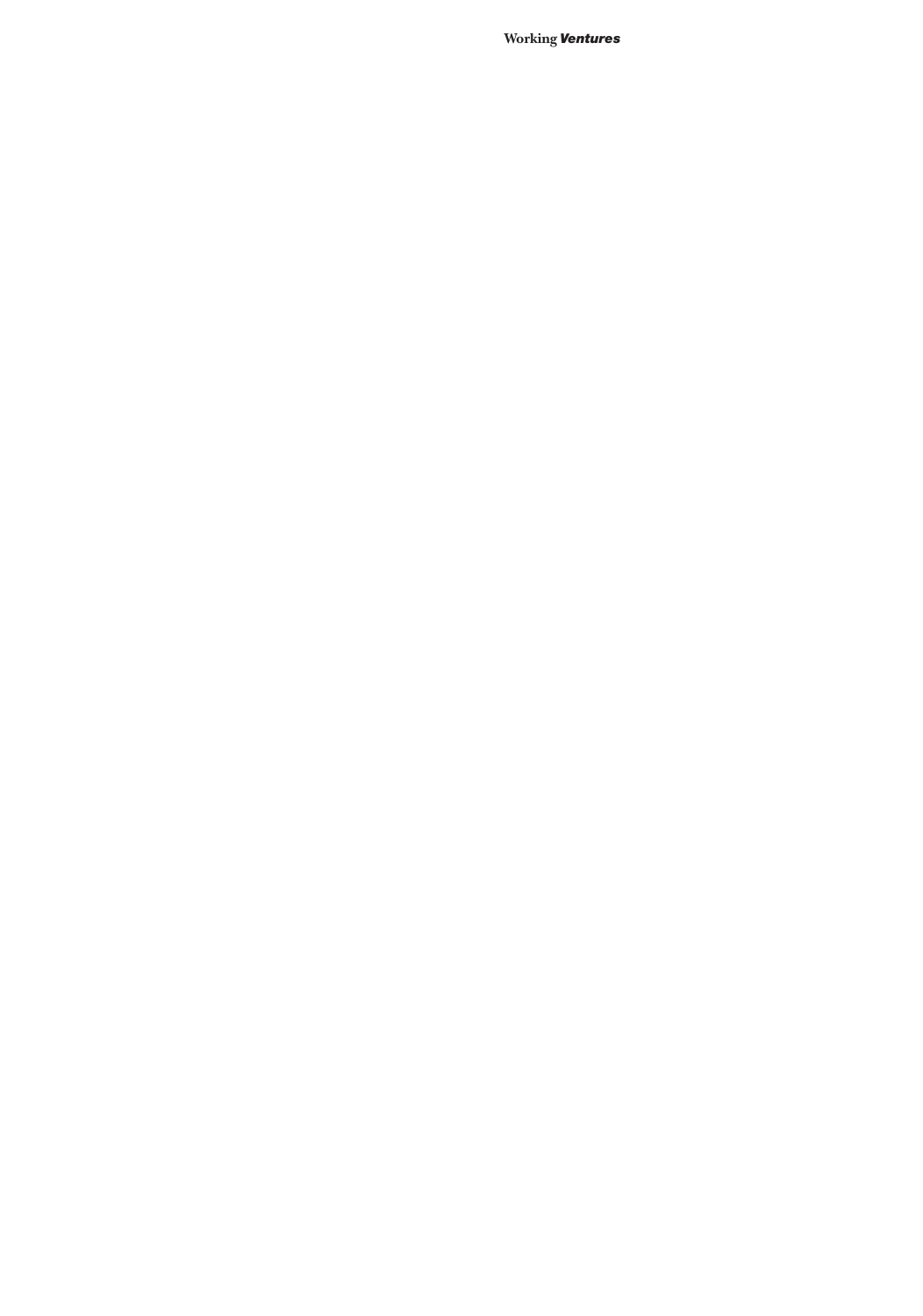## **Introduction**

Recognizing that it is essential to their success, many workforce development organizations are committed to building productive relationships with employers. They include employers on advisory committees, post their job openings and invite them to speak to participants. Communityminded employers are usually happy to contribute in these ways. Still, workforce development organizations acknowledge that employers are not sufficiently involved. In fact, most employers know little about employment and training programs, and many do not take advantage of their services. Some employers hold limited views of what workforce development organizations can offer and consider them merely as places to recruit entry-level workers.

One explanation for the disconnect between organizations and employers—who quite naturally should be partners in training a skilled workforce—lies in the perception that the mind-sets and milieus of public not-for-profits and private for-profits embody vastly different, separate worlds. Private sector employers are in business to make a profit; workforce development organizations serve the public—or so the prevailing thinking goes. But some workforce development organizations have engaged employers substantively. They have found ways to both help employers achieve their business objectives and assist job seekers with barriers to becoming valued employees. In a time of changing demographics and an impending shortage of skilled workers, organizations help diminish the risk of hiring those with limited knowledge of English, lack of education or erratic work histories—and often do much more at little cost to employers.

This report examines three workforce development organizations that have successfully engaged employers. Although the orientation, size, structure and training style of each are quite different, all three use remarkably similar strategies to involve employers in vital ways. This report discusses those strategies and highlights the common elements underpinning them. It also describes the practices, refined over two decades, that the organizations employ to serve both job seekers and employers. Each organization's approach is described in depth so other organizations can understand the key principles and important nuances of what it takes to get employers actively involved with workforce development efforts.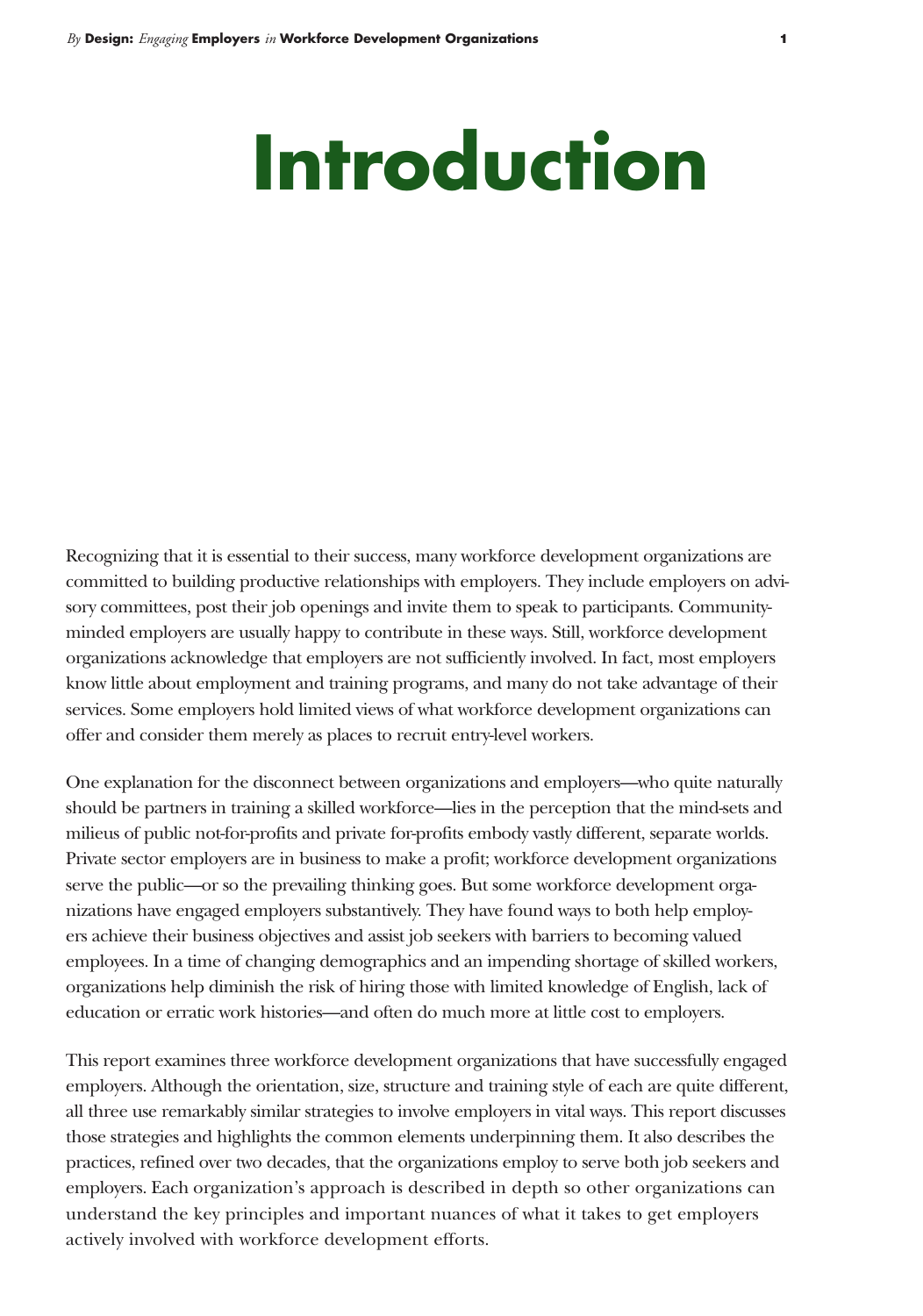**Working** *Ventures By* **Design:** *Engaging* **Employers** *in* **Workforce Development Organizations** 3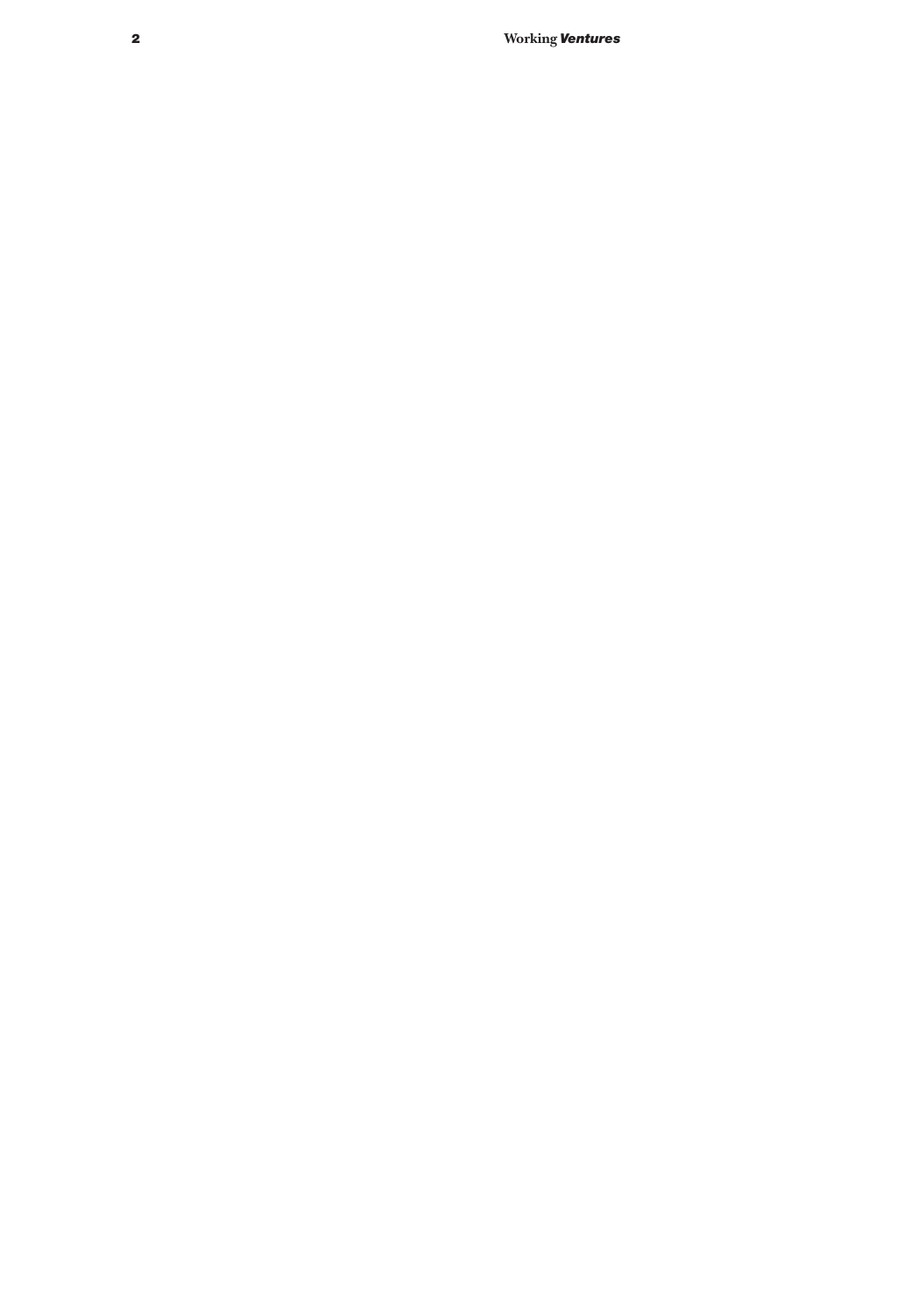# *The* **Organizations**  *and* **Their Employers**

WIRE-Net is the product of a community's determination to thrive. In the late 1980s, the west side of Cleveland, where more than 650 mostly small and medium-sized manufacturers were located, faced a devastating economic downturn. Almost weekly, companies were closing plants due to the recession. Alarmed that neighborhood jobs were decreasing steadily, three community development corporations joined forces to build a strategy to keep local businesses on the west side. Key elements of the strategy included providing businesses with an ongoing supply of skilled workers, helping businesses access financial resources to expand instead of downsize and creating a network so businesses could learn from one another to remain competitive. A new organization, the Westside Industrial Retention and Expansion Network (WIRE-Net), was launched to implement the strategy.

The heart of the WIRE-Net strategy is to foster the development of mutually beneficial relationships between public and private organizations in the community. Not a training organization itself, WIRE-Net plays an intermediary role between the business

community and the community at large. Job seekers and employers have equal access to WIRE-Net services. About 160 employers are WIRE-Net members, and 100 community members participate each year in services that include access to training, job placement, and employment retention and support.

Pete Accorti is co-owner of Talan Products, a small metal stamping manufacturer in Cleveland's Detroit-Shoreway neighborhood; Talan has annual sales of \$10 to \$12 million, and about 40 employees. In 1992, Talan was added to *Inc*. magazine's list of the 500 fastest growing privately held companies in the country. In 2000, Pete became president of the board of WIRE-Net. According to Pete, "We got involved with WIRE-Net because retention of new workers was a problem. We also needed to keep the pipeline of skilled workers full—we have to be able to hire die makers; a lot are going to retire soon. Our biggest fear has been that we aren't going to be able to keep skilled people. WIRE-Net lessens that fear." WIRE-Net benefits from Pete's involvement too. A WIRE-Net staff member indicates that Pete unselfishly gives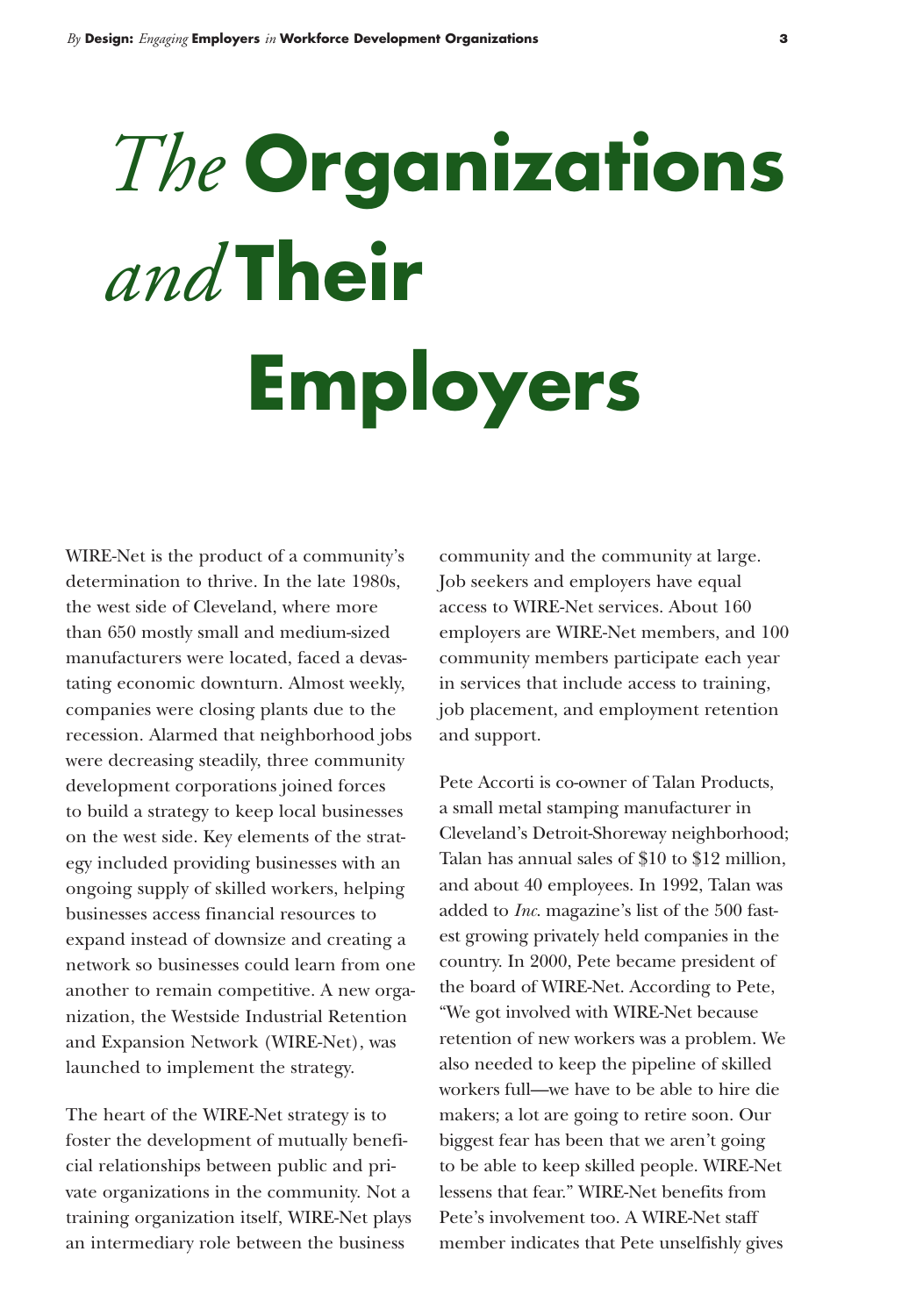his time and knowledge to the organization. He is available anytime an employer's opinion or public support is needed. But Pete also believes that WIRE-Net gives a good return on his investment: "Learning through WIRE-Net–sponsored employer workshops and learner's groups, developing an increased sense of community through participation and improving the retention of employees have added value to Talan Products' bottom line."

Training, Inc., a program sponsored by the YMCA of Greater Boston, has involved approximately 200 employers in its efforts. The Boston program is a member of a national consortium of Training, Inc. programs, which operate in seven cities. Its job training strategy revolves around three interconnected elements:

- Creation of a learning environment that fosters the development of qualities such as work ethic, self-confidence, self-discipline and courtesy (soft skills);
- Use of a workplace simulation experience to immerse trainees in the culture of work and help them develop technical skills as well as skills in teamwork, communication and problem-solving; and
- Building collaborative partnerships among employers, mentors and local agencies to create a community of support that assures trainees' success.

Most of Training, Inc.'s participants complete training. In 2002, 124 received training in computerized office skills,

and 81 percent of them were placed in employment with an average wage of \$11.65 per hour.

Blue Cross Blue Shield of Massachusetts, the City of Boston, Cellular One, Liberty Mutual, Mellon Financial Corporation, Massachusetts Behavioral Healthcare Partnership, Northeastern University and UNISYS participate. Smaller employers—Fischbach and Moore Electric, Inc., Consuelo's Travel and Upham's Corner Health Center—are also involved. These employers not only hire Training, Inc.'s graduates but also serve on committees, tutor and mentor trainees, teach classes, help design curricula, supervise interns, provide funding and lick stamps, when necessary. Training, Inc. involves employers in every aspect of its operation to create learning opportunities for employers, trainees and staff.

As an employee representative at Northeastern University, Renee Sayles recruits potential job applicants, including graduates of Training, Inc.'s technologyrelated training program. "Training, Inc. has really helped me learn what a workforce development program should be. I've learned how I can best use the services of a workforce development program. It also helps me be creative recruiting job applicants. I now look at programs in a different light." To Renee, working with Training, Inc. is more than enhancing the community outreach efforts of Northeastern. Renee recruits job applicants from Training, Inc., but she also helps the organization with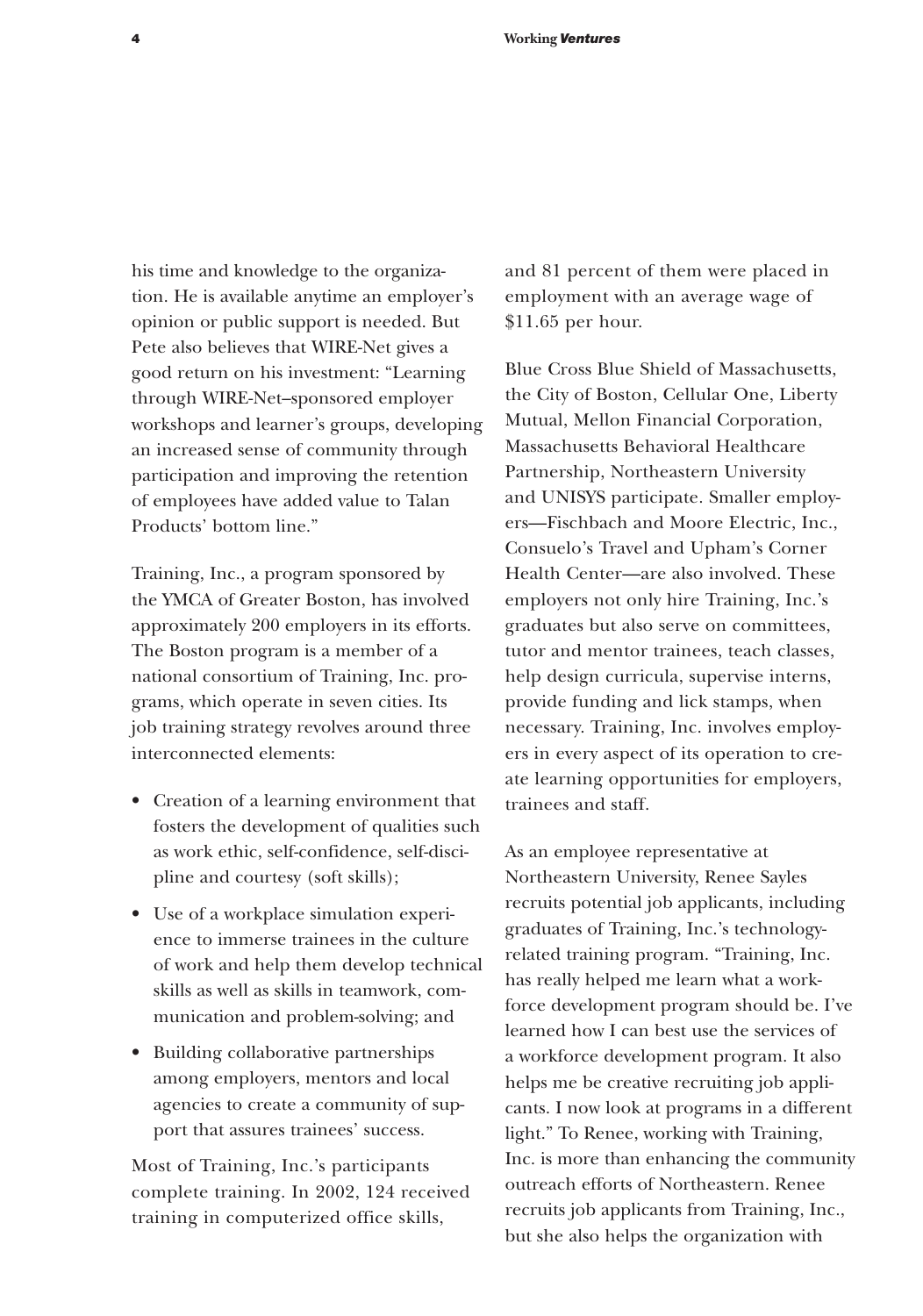its internship program. "It's supposed to be win/win. The intern is supposed to get a great work experience and the department is supposed to get some help with overflow work. The follow-up has been very good with Training, Inc. I always get email reminders: 'Would you give me an update on this individual, how are they doing, are there any problems?' It's been a great working relationship."

Jewish Vocational Service (JVS) is a nonsectarian, not-for-profit corporation founded in 1973 to help individuals find employment throughout the San Francisco labor market. Originally, JVS helped college graduates in the Jewish community find jobs after graduation. In the late 1970s, JVS began to serve Russian refugees through job placements and vocational English language training. In the early 1980s, the economic recession prompted JVS to target new populations of displaced workers while continuing to serve the growing number of refugees. While JVS offers 23 different employment programs for adults and five for youth, health care and office and information technologies are predominant. Programs include:

- Computer training courses in AutoCAD, Pro/Engineer (drafting software), Cisco Networking Technology, UNIX Systems Administration, Web Design, Office Technology and Communications;
- Training in health care occupations, including Certified Nurse Assistants, Home Health Aides, Licensed Vocational Nurses and Allied Health Occupations;
- The Technology Access Center, which provides career advancement service to JVS participants;
- The @ Work Center, a retention program for working adults who receive public assistance; and
- Customized training to address employers' specific needs.

In 2002, JVS helped 850 individuals find jobs with an average wage of \$11.95 per hour; 850 immigrants attended English classes; 1,000 youth and adults attended computer literacy classes; 250 low-income workers participated in career advancement support and classes; 300 adults participated in skills training in technology; 200 adults attended basic skills classes; and 100 individuals enrolled in health care programs.

Carolyn Duvall is the vice president for employee/labor relations for the western region of Macy's Department Stores and a member of the JVS board. She is knowledgeable about the differences between the individuals who work for employment and training organizations and those employed by large corporations. "Many people have worked in the public sector long enough to be disengaged from the private sector, but this is not the case with JVS. They understand what we do; they are willing to learn about the needs of the business world. We have confidence that they will follow through." Carolyn connected with JVS because she wanted to be personally involved with the community, and Macy's believes that such involvement leads to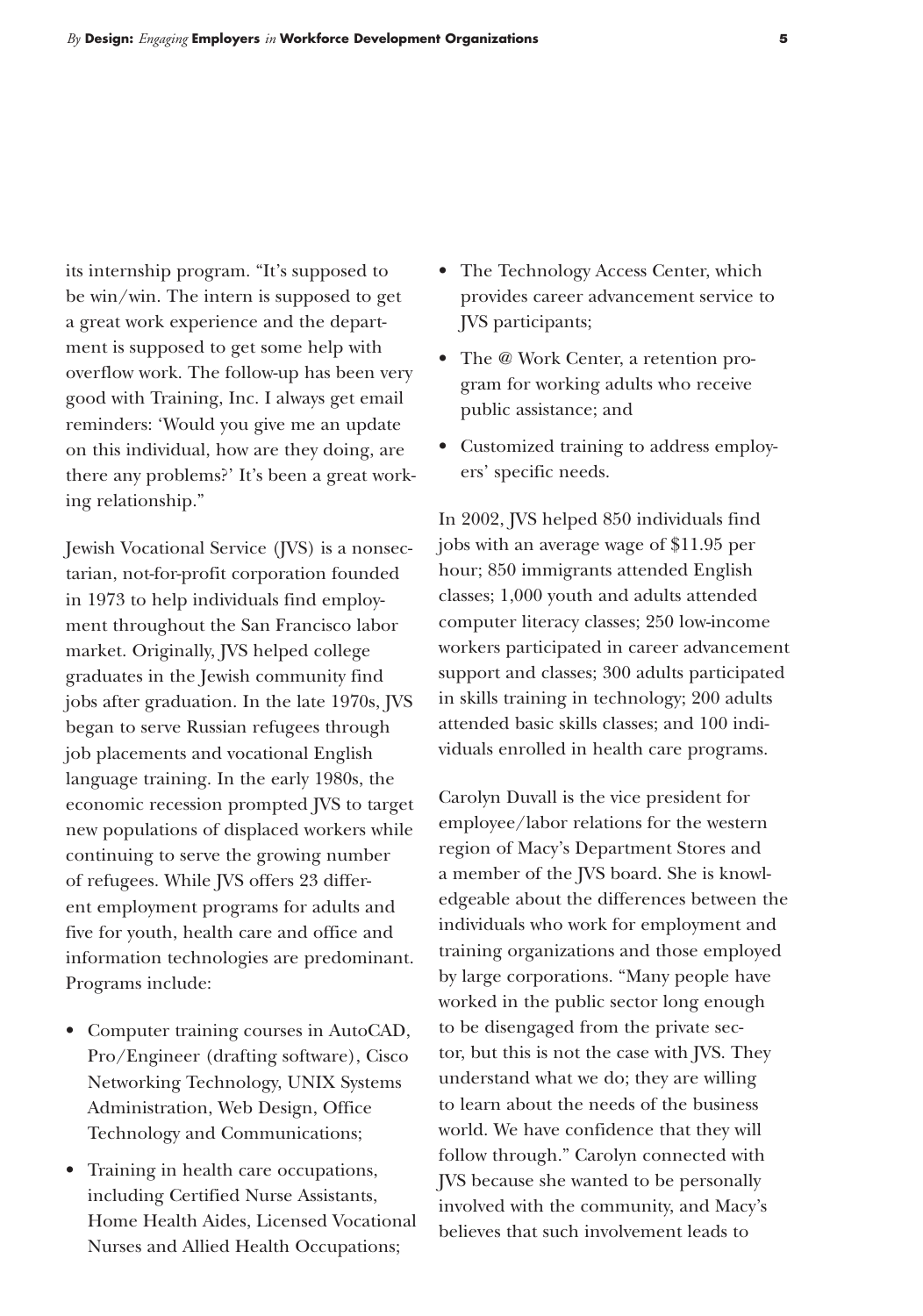"stronger, healthier communities, which is good for business." As a mentor to JVS participants, Carolyn not only gives individuals who are entering the workforce important tips about getting and staying employed, she also learns about who is in the labor market and what they face as firsttime or reentering employees. JVS has also helped Carolyn and her colleagues in the human resources department, for example by setting up training programs for Macy's seasonal workers. Both organizations do their best to integrate efforts. Carolyn says: "We've helped JVS understand that taking on an intern is a huge commitment. They've responded by sending individuals who have skills and supporting them while they are with us."

The relationships that WIRE-Net, Training, Inc. and JVS have developed with employers stand out. The relationships have been cultivated systematically, and each partner

benefits and adds value to the other. As in a good friendship, communication is open, respect and support are mutual, and both parties are committed to understanding the other's organizational culture and the people who shape that culture. Each organization began at square one, and each built relationships with employers over time. Each made mistakes and learned from them. But each organization was committed to getting employers involved in their efforts. As much as anything, engaging employers requires a commitment to activities that can benefit everyone employment and training organizations, job seekers and employers.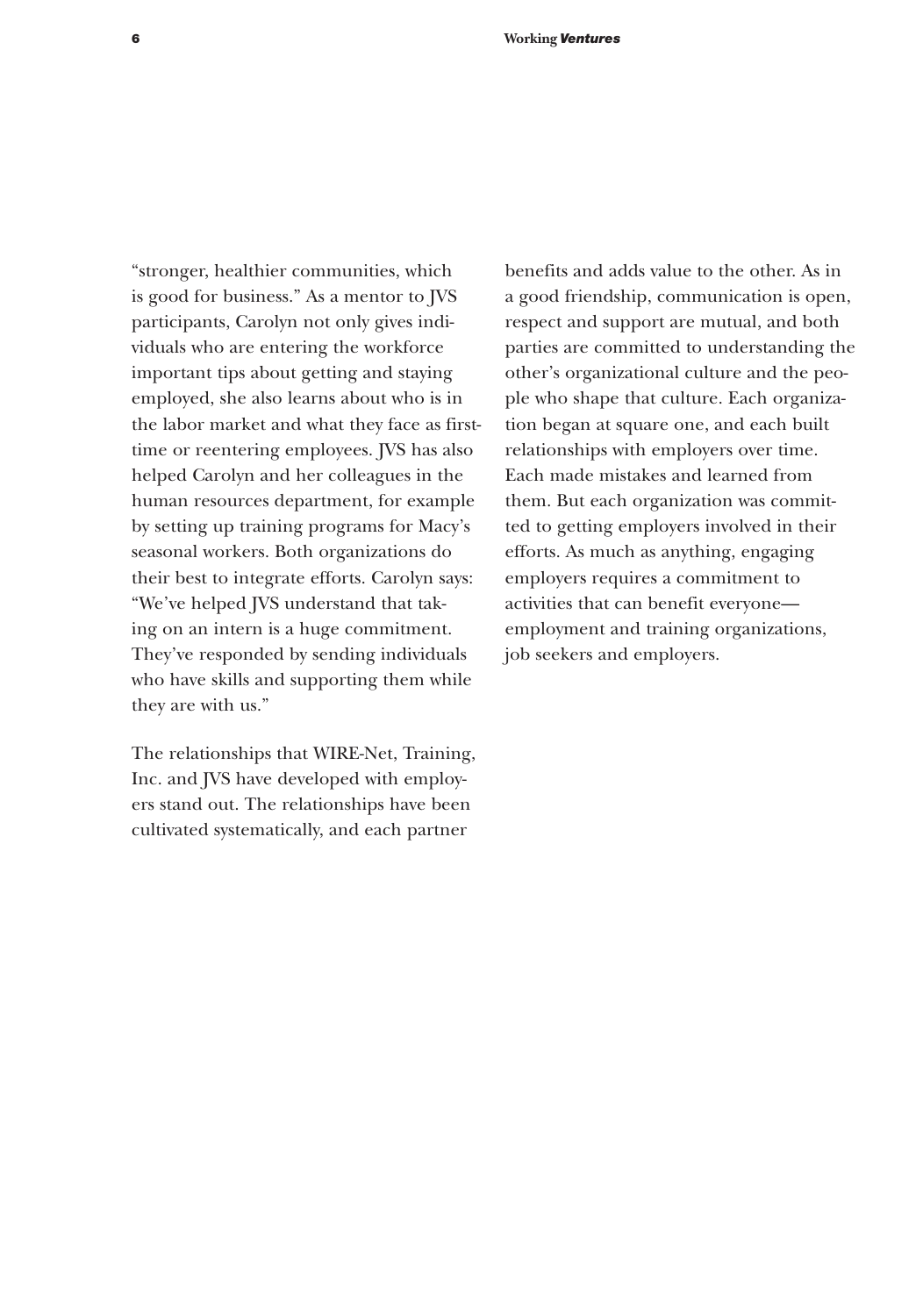# **Engagement Strategies** *and* **Principles**

It is clear that employers are pleased and comfortable with JVS; Training, Inc.; and WIRE-Net. What brought this about? Why do employers give their time and money to these organizations? How have they overcome what many employment and training organizations claim as one of their most daunting challenges—engaging employers in meaningful ways?

Based on close examination of the work of these three organizations, we believe that success in engaging employers is built on four key principles:

#### **1. Quality Counts**

- Ensure that job seekers are well prepared.
- Demonstrate consistent program quality.
- Respond to needs efficiently.

#### **2. Get Down to Business**

- Develop private-sector expertise.
- Be business oriented.
- Coordinate and deliver responsive and personalized services.
- Market services in professional ways.

#### **3. Know Your Customers**

- Get to know employers and the people they might hire.
- Understand the skills employers need by mining current labor market information.
- Network.

#### **4. Make Employers Part of the Woodwork**

- Assemble an employer-led board.
- Have many ways for employers to volunteer.
- Involve employers in program design and delivery.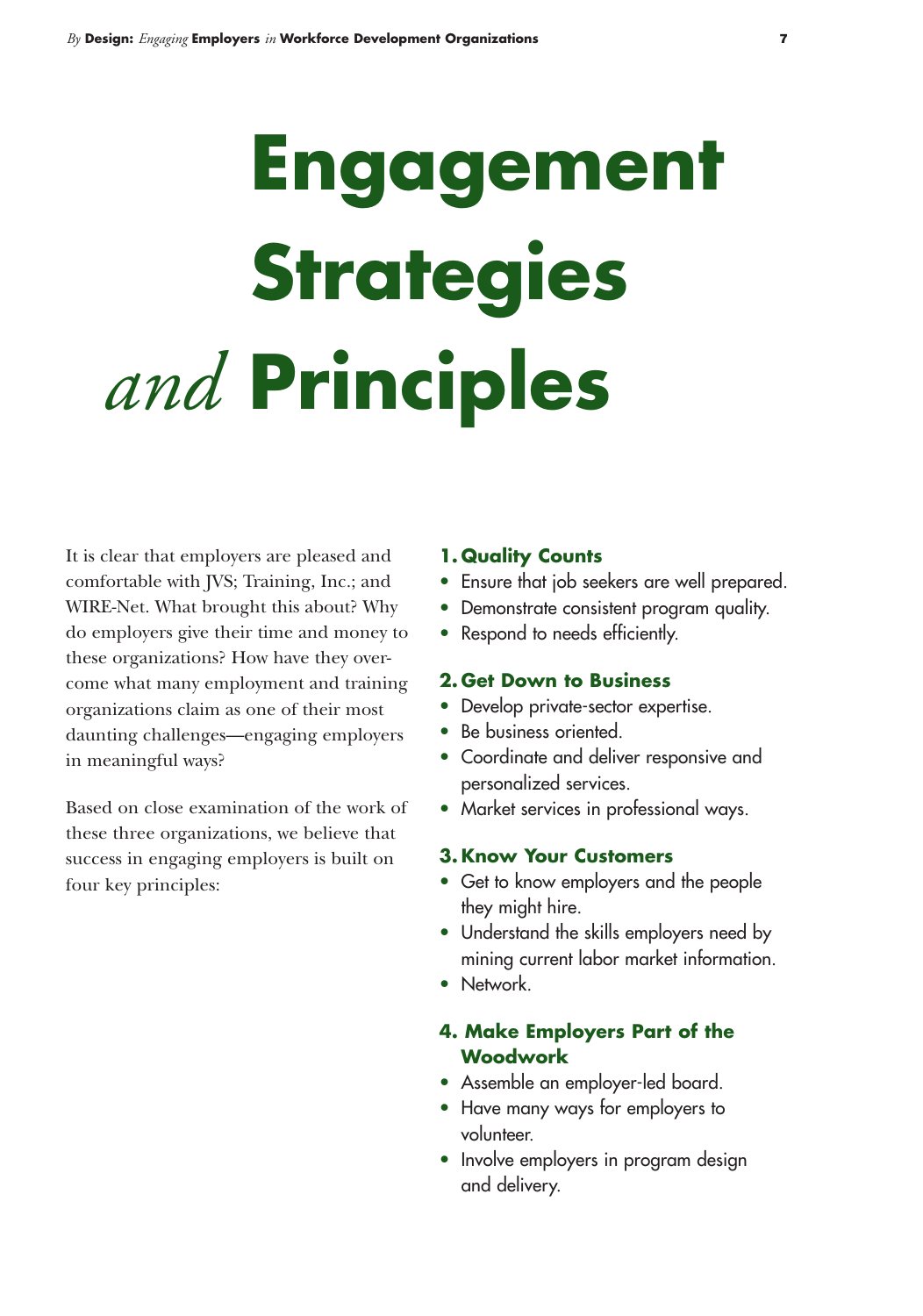For most employment and training organizations, engaging employers by using all these strategies and providing the full array of services mentioned here is unlikely. Many organizations do not have the resources, capacity or desire, even if they could attract an individual with an MBA from Harvard to coordinate it all. It is still possible, however, to become more

business-focused and provide some services to both employers and job seekers that can improve everyone's bottom line.

Each section of this report contains a list of key actions that an organization can take to strengthen and increase employer engagement. These key actions are included to help organizations assess where and how employer relationships and services can be improved.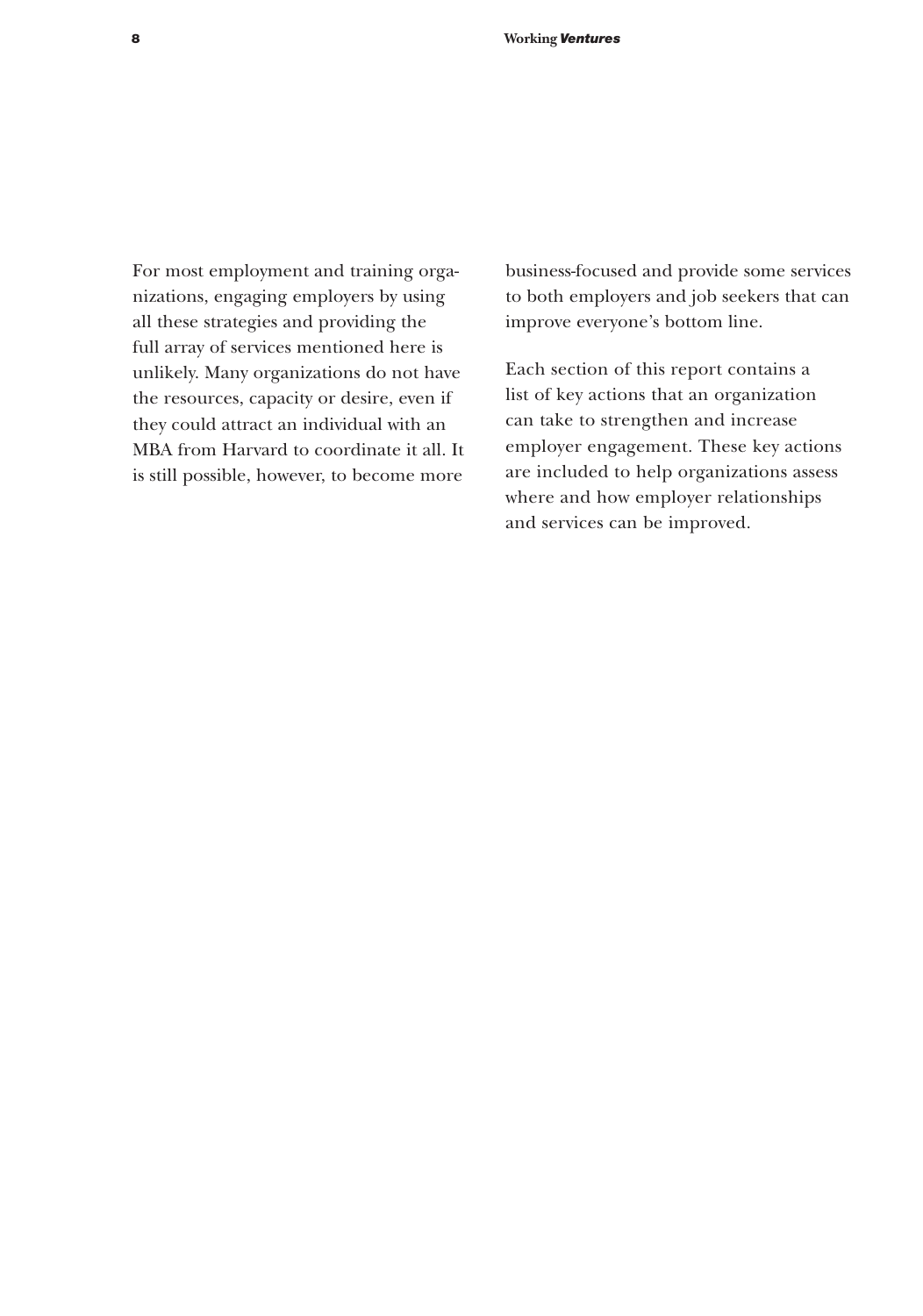## *1. Quality Counts*

Although many employers are cognizant of the social benefits of involvement, most do not get involved with employment and training organizations solely because of goodwill. Employers might make a donation, sponsor an intern periodically or provide tips on filling out a job application. But for most employers, a higher level of commitment must also be a good business decision—one that adds value. In fact, it is unlikely that employers would work with any of these three employment and training organizations if it did not positively affect their profit margin.

### *Most employers do not get involved with employment and training organizations solely because of goodwill.*

Each organization described here has a good track record with employers and routinely delivers what it promises.

This doesn't mean that participants placed in jobs don't quit from time to time, or that the retention counselor doesn't ever get a call about an individual who is late for work. Although placement and retention rates are fairly high for each organization, each still has participants who do not finish training or have difficulty finding or keeping jobs. Nevertheless—while each organization uses its own strategy to prepare individuals for work—all three strive for quality. Employers can attest to this. They can see it in the graduates who are sent to their doors, and they can feel it in the staff's response to their needs.

#### Ensure Job Seekers Are Well Prepared

Skilled and reliable workers are what employers want most from employment and training organizations. Admittedly, working within the limitations of the current "work first" policy environment and delivering well prepared workers is not easy. But it can be done.

A case in point: Training, Inc. is situated in the heart of Boston's financial district. Walk into an attractive office building, ride

up to the fourth floor, turn down the hall and a friendly receptionist greets you. The receptionist takes your name and invites you to sit down. You look around: people are busy; the room is bright. You are at the Lester Hill Corporation—a most unusual enterprise. Although it looks and operates like one, Lester Hill is not a real company. It is a simulated training program designed to prepare individuals for jobs that require computer and clerical skills. The Lester Hill work experience is the centerpiece of Training, Inc.'s program.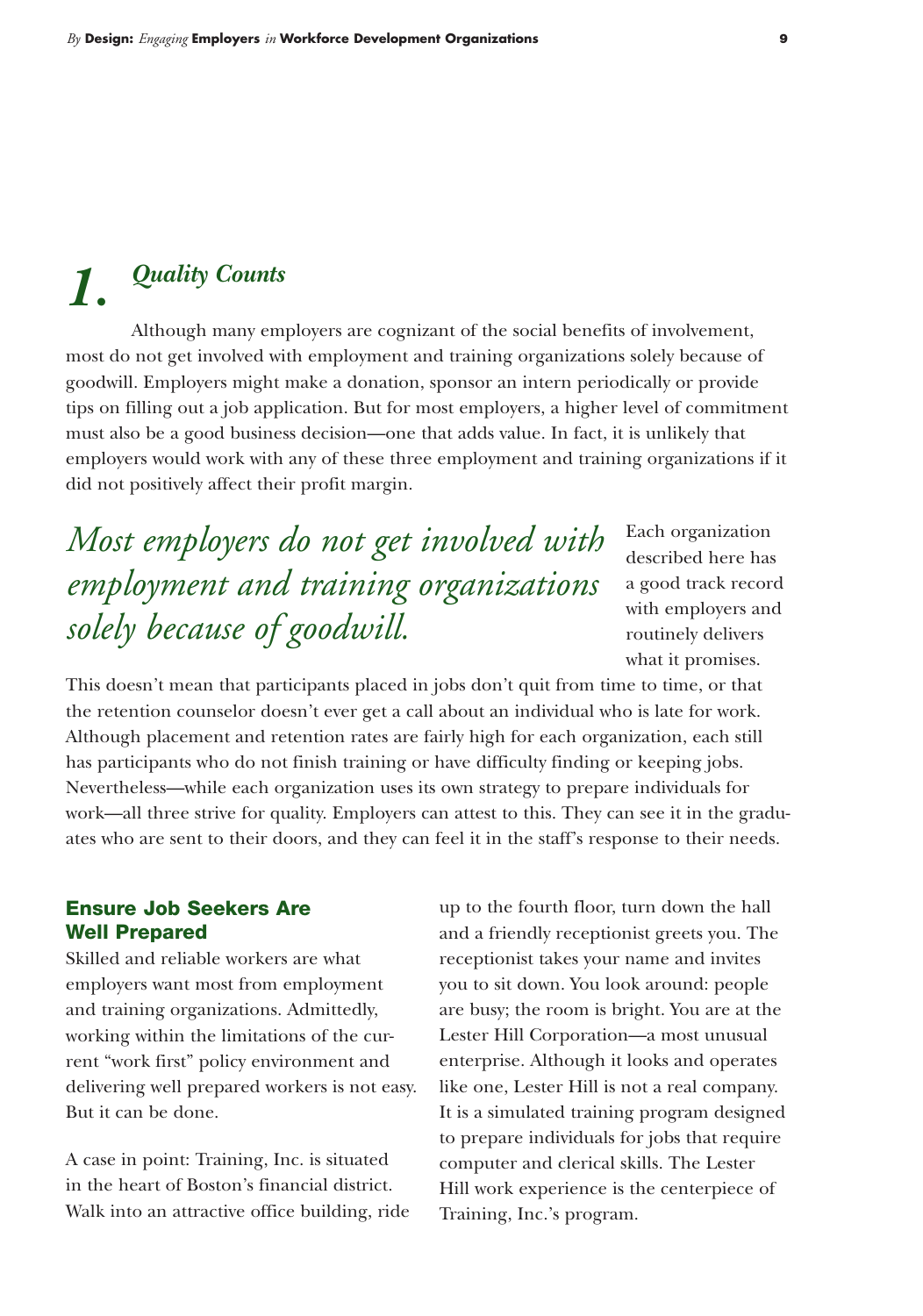In practice, the Lester Hill Corporation is a small distribution company that links supplies and customers. Everything is computerized. About 25 people work in different offices to take and fill orders, process inventory, invoice customers, maintain accounts and answer the phone. Of course, sometimes there are problems—the inventory is miscalculated, an order is mis-taken or not properly filled and orders can get backed up. Customers complain. But, with the guidance of team leaders—trainees who try to keep things moving smoothly within and across departments—those who work at Lester Hill attempt to resolve problems and help when a co-worker or department falls behind schedule. They know how to enter data, word process and use Excel, Windows, the Internet and email. They can file, answer the phone properly and greet visitors, because they have done these jobs at Lester Hill. They also know how to work on teams, solve problems, get to work on time and dress appropriately. When trainees complete the simulated jobs at Lester Hill, they are ready for internships in computer companies, financial organizations, universities and hospitals.

"Our training is very much like a place of work. It's slightly different than other kinds of training, and people have to want to do that. It's not a school, and we want employers to see that too, to meet the trainees and see that they are working and learning," says Willard Pinn, former Director of Training, Inc.

To enroll in Training, Inc.—and work for Lester Hill—applicants must be able to read and calculate at the seventh grade level. For those with basic skills below the tenth grade level, assistance is available to improve reading, math and writing skills, and, for those who need it, English as a Second Language. As important as basic skills are the applicants' responses to two key questions posed by Training, Inc.'s intake coordinator: "Why here? Why now?" Applicants must be clear about their intentions, commitment and ability to stay in the program. They must have childcare arranged because, as employees of Lester Hill, absences and tardiness must be kept to a minimum. Training, Inc. invests much in trainees; in return, those who participate develop a solid set of hard and soft skills, get assistance finding jobs with good employers who pay decent wages and receive support keeping their jobs once they are employed.

Training, Inc.'s 16-week program includes seven weeks of classes in keyboarding, data entry, word processing, computer software and job search preparation; three weeks of the actual Lester Hill work-simulation experience; and six weeks in internships in companies throughout Boston. As part of the training, each trainee is scheduled to perform the duties of the Training, Inc.'s receptionist and each helps with filing for the organization. In fact, Training, Inc. has no full-time clerical staff—all clerical and administrative tasks are performed by regular staff and trainees.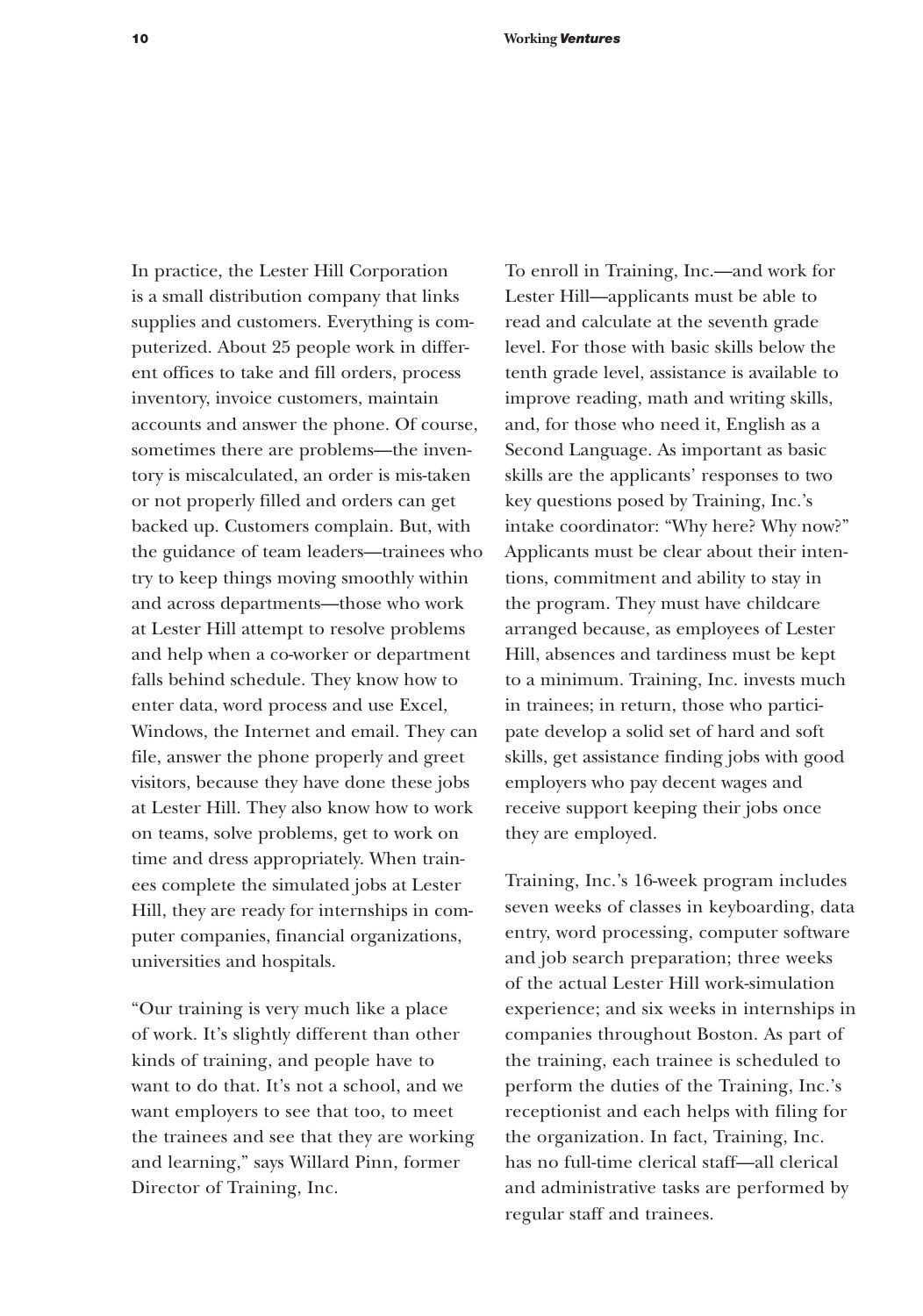During the last four weeks at Training, Inc., the job developer and the counselor help individuals with their job search. This includes developing a résumé, finding the right job, filling out applications, practicing interviews, visiting work sites, and making certain that barriers such as transportation and child care are addressed before individuals begin work. As part of the process, employers come to a job fair to talk about their companies and positions available, and to interview applicants.

Training, Inc. gives considerable attention to follow-up services with its graduates—not only because the organization wants them to succeed, but because of the importance of its relationship with their employers, some of whom help fund Training, Inc. and all of whom expect that Training, Inc. graduates will stay on the job. Graduates are prepared for this continuing relationship with the organization because, during enrollment, they discuss participating in postemployment retention services. Training, Inc. follows up in two primary ways: through mentoring and counseling. Prior to graduation, each participant is assigned an employer liaison (mentor) who provides ongoing support and helps the new employee develop job savvy during meetings twice a month, usually over lunch. (Their first meeting, during the job search process, is at Training, Inc., where both individuals feel more comfortable.) With Training, Inc. staff support, employer mentors become sounding boards, people the graduate can count on for advice.

The counseling provided by Training, Inc. is designed to help individuals with issues and challenges once they are placed on the job. Depending on the situation, some counselors and job holders may be in contact every week; for others once a month is sufficient. When the job match isn't quite right, Training, Inc. provides re-placement services. The organization remains in contact with participants for at least a year to ensure that graduates are truly prepared for work and that they maintain steady employment for the long term. Graduates stay in touch by referring friends and family for training, calling with job openings, and serving as mentors and volunteers.

#### Demonstrate Consistent Program Quality

Employment and training organizations that can demonstrate consistent program quality are more likely to attract employer involvement than are those who do not focus on measurable outcomes. In fact, successful organizations are able to use performance data to demonstrate not only that they are enrolling, training and graduating quality workers but that they can add value to a business.

To illustrate: Jewish Vocational Service is located in the heart of San Francisco, close to Union Square. Staff offices and classrooms are fully equipped with computers, and the environment is both pleasant and professional. JVS has more than 40 different contracts, with many different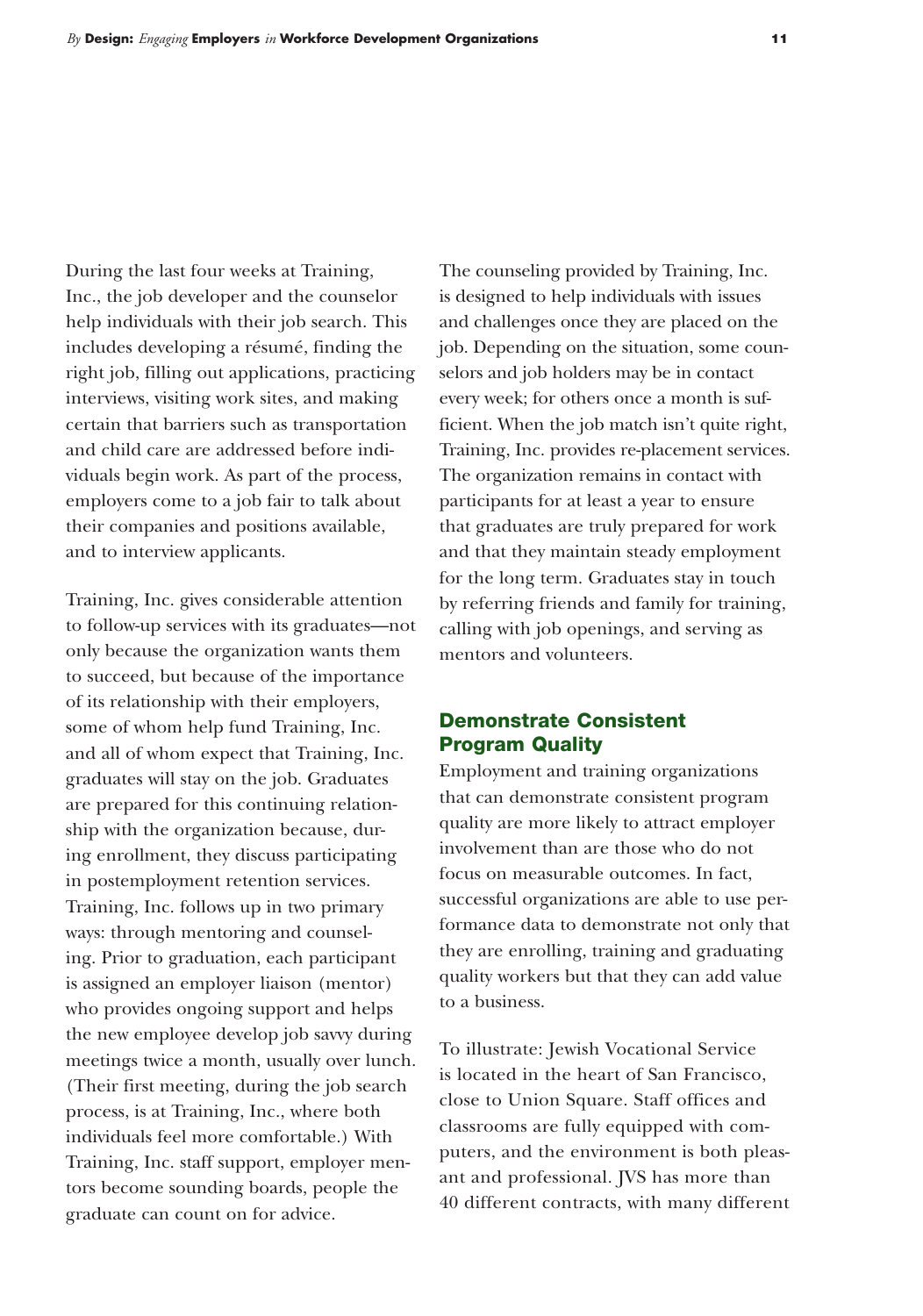funders, aimed at preparing individuals for work and for staying employed. According to Abby Snay, Executive Director, "Our mission is clear—JVS brings people and work together."

to produce high-quality customer service, foster innovation, use new technologies and respond to employers' specific job needs.

JVS partners with many other organizations

*Successful organizations are able to use performance data to demonstrate not only that they are enrolling, training and graduating quality workers but that they can add value to a business.*

JVS training is organized around the development of core and advanced hard and soft skills, and a wide array of programs is offered so that individuals can develop these skills. Core skills include work readiness, career exploration, job search, basic literacy, computer literacy and Vocational English as a Second Language (VESL). Advanced skills training is offered for occupations in office technologies, information technologies and health care. This advanced training includes classroom and worksite-based instruction, and internships to help individuals learn on the job. Assessment, counseling, case management and support services accompany training to promote successful program completion and employment retention. Individuals can also access career and employment counseling and job placement services independently of training. Programs are designed

in the Bay Area to provide this training. For example, JVS provides computer instruction at the San Francisco Beacon Centers and is a member of the Information Technology (IT) Consortium that

offers career ladder training in partnership with City College of San Francisco, Glide Foundation and Bay Area Video Coalition. The Bar Association works with JVS on a welfare-to-work partnership. Health care programs are offered in cooperation with the University of California at San Francisco and City College of San Francisco. JVS provides targeted employment programs for youth and disabled individuals and works closely with the San Francisco Unified School District. Programs are accredited by the Commission on Accreditation of Rehabilitation Facilities (CARF) and the Bureau for Private Postsecondary and Vocational Education (BPPVE).

Once participants are placed in jobs, JVS works with them individually, using on-thejob training plans to help increase skills. Plans may include mentoring, employer mediation, a work support hotline, peer learning groups, reemployment assistance,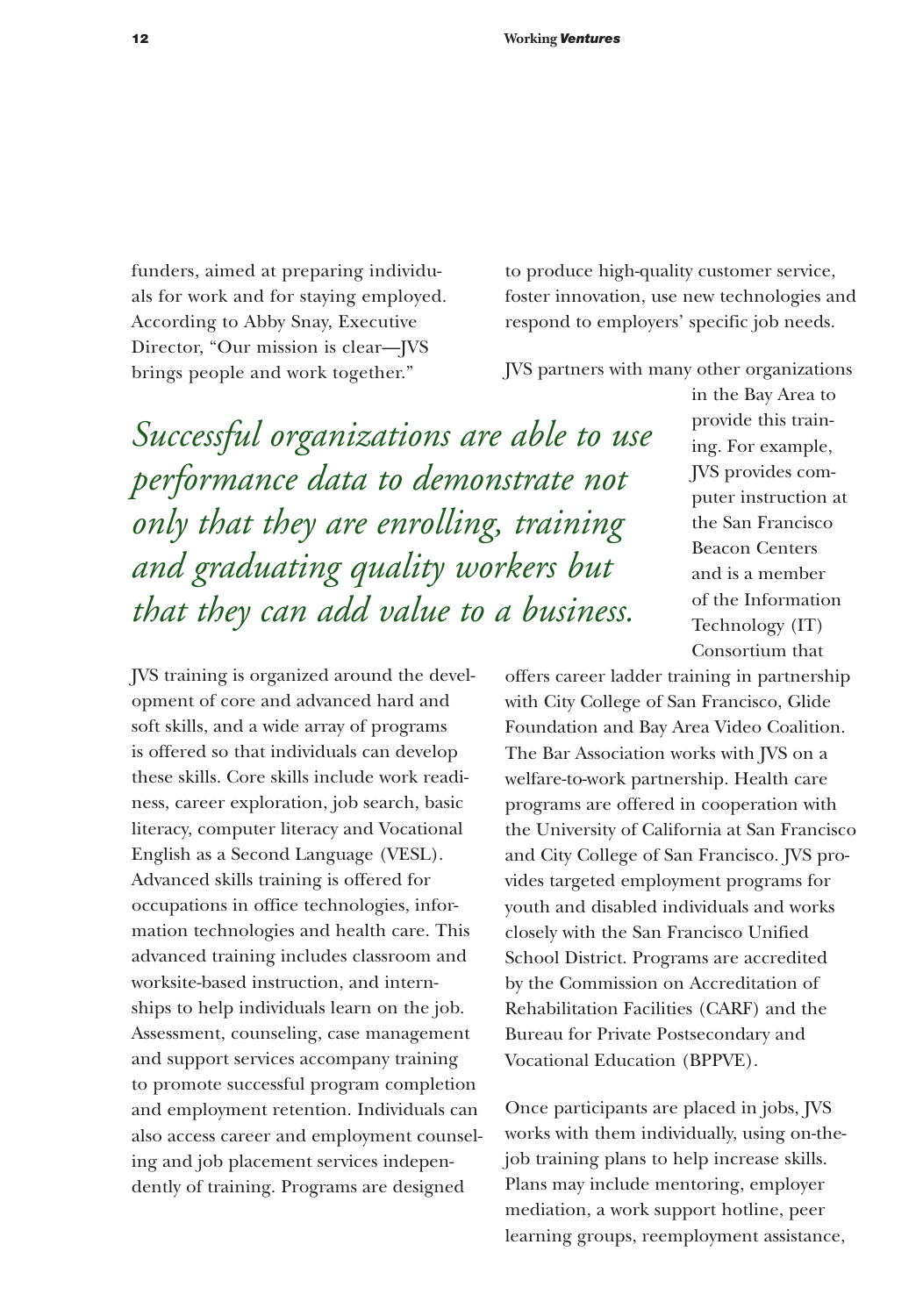skills upgrade training and professional development classes for career advancement. Since a goal of JVS is to enable participants to increase wages, staff routinely review individual career plans to assess training needs and identify appropriate courses. These reviews are compared to data collected about the labor market, such as job openings and requests for particular skills by employers.

To monitor its overall performance and ensure consistent quality, JVS uses performance scorecards to review outcomes each quarter. The scorecards identify a projected outcome and specific indicators to demonstrate progress toward achieving it. For example, a JVS goal is to place 1,000 individuals in jobs and achieve a 65 percent employment retention rate at the end of 12 months. The scorecard shows numbers of individuals served; increases in skills developed; wages and retention at 3, 6 and 12 months; employer involvement; volunteer involvement; and other outcomes related to funding, customer satisfaction, capacity building, outreach and program support. A monthly employer report helps staff track where participants are working, how long they stay, their wages and which staff member is assigned to follow up with the worker and the employer. Outcome information is also mapped according to goals and areas where improvement is needed so that staff can see the relationship between customers, organizational structure, program strategies and resources. When employers

want to know how long they can expect the average JVS graduate to stay on the job, staff can answer the question accurately for each of their training programs.

#### Respond to Needs Efficiently

An important way to engage employers is to identify their needs and provide services and assistance to help meet those needs. Employers are often too busy meeting customers' needs to take time to determine when and where they could use the help of an employment and training organization. Effective employment and training organizations anticipate employers' needs and meet them. For example, if a particular industry or company has large numbers of workers who are close to retirement, the employer-focused organization is ready to help by customizing its training to help fill those eventual job openings.

Through three primary activities—providing businesses with trained workers, offering retention and follow-up services and designing customized employer services—WIRE-Net staff members are able to respond to business needs efficiently.

According to Jacki Adams, Manager of Recruitment, Employment and Training, "I don't recruit individuals for training. I try to expose them to the reality of manufacturing careers and what it takes to pursue this career choice. It is not about numbers. I'm not looking to fill the seats in the classroom. And we don't send employers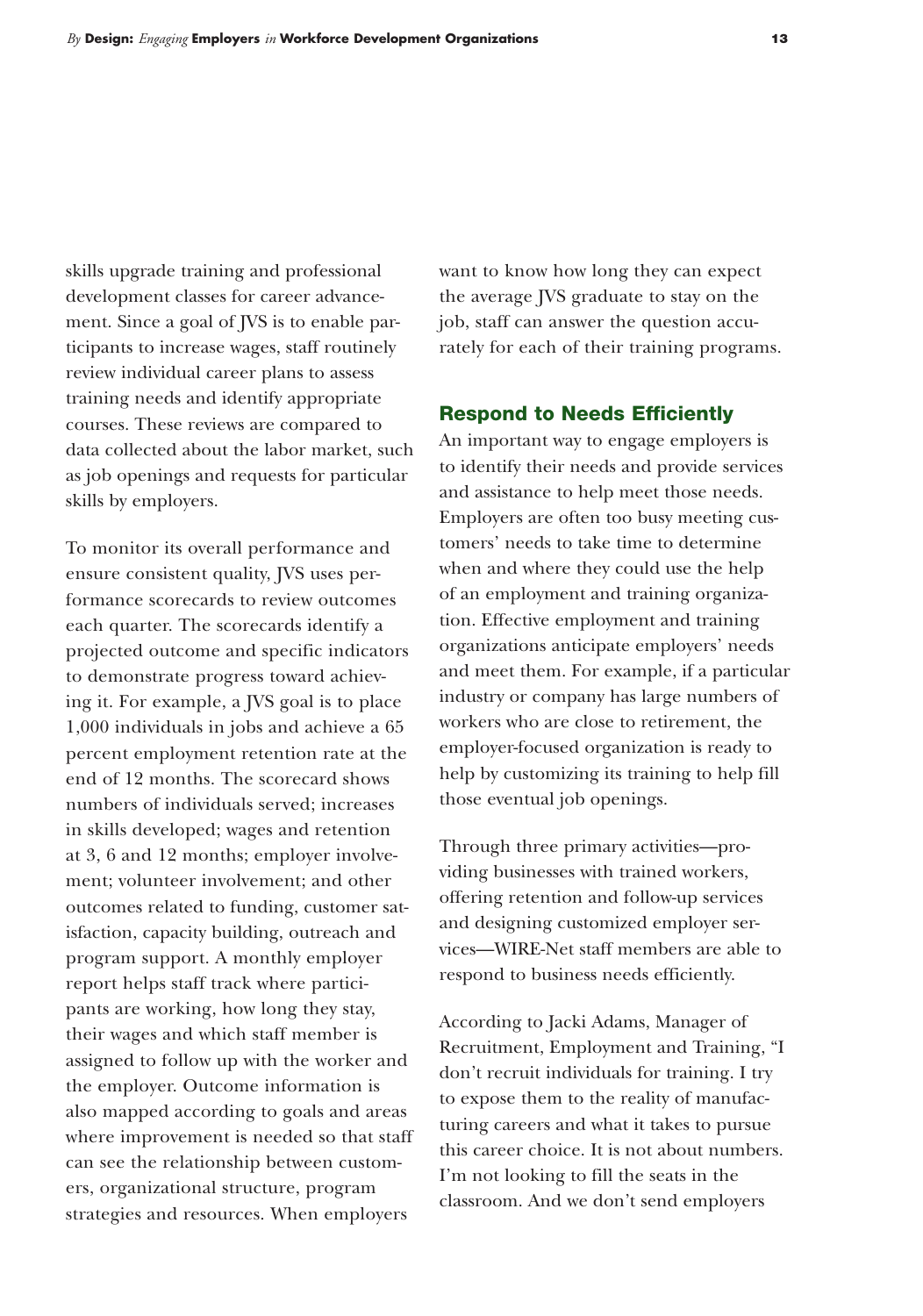bodies—we have an orientation and interview process for machining programs, and information sessions to help applicants self-select. This is seven to nine months of training, and I try to find out if they are committed and understand what's involved. I ask, 'What makes you any different?'"

The straight-talk approach is exemplified in a process that identifies individuals likely to complete programs offered through training partners—Max Hayes Career and Technical School, Cuyahoga Community College, Polaris Career Center and NASA Glenn Research Center. Each of these training programs is different and, after an extensive interview that involves assessment of basic skills, soft skills, interest in manufacturing, mechanical ability, legal history, financial issues and potential barriers (families are sometimes involved), staff match individuals to training programs. "We are very, very tough in the application process. We encourage honesty and look for clues that individuals may be covering up past problems such as incarceration and substance abuse. When they leave their applications blank in these areas, we know that there may be aspects of their history that they aren't telling us, so we try to build trust and get them to talk about it. We are thorough in the information we obtain. We keep problem-solving and try to get people to change the way they think about themselves. We balance the number

of students in training with the number of jobs available. Then we try to match individuals to the training programs available, since settings, times, locations, instructional approaches, teachers and funding streams are different. If manufacturing is not an appropriate choice, we refer them to another WIRE-Net employment service."

Being proactive and responsive is also exemplified by support services such as transportation assistance, training materials and counseling to keep individuals in training and eventually in a job. Employers and WIRE-Net staff also visit classes to meet participants and offer tips about employment and particular companies. Employability workshops, job search, and matching and placement services are provided by the intake specialist, building a bridge from the training class to employment. The retention specialist meets with students weekly during training and routinely after they are employed. If there is a problem on the job, the retention specialist works with the participant and employer to resolve it.

In working with employers, WIRE-Net helps build retention strategies—supervisor training programs, customized training and retention support are structured to help employers improve productivity and reduce turnover. Professional development programs are also coordinated for employers. Employer learning groups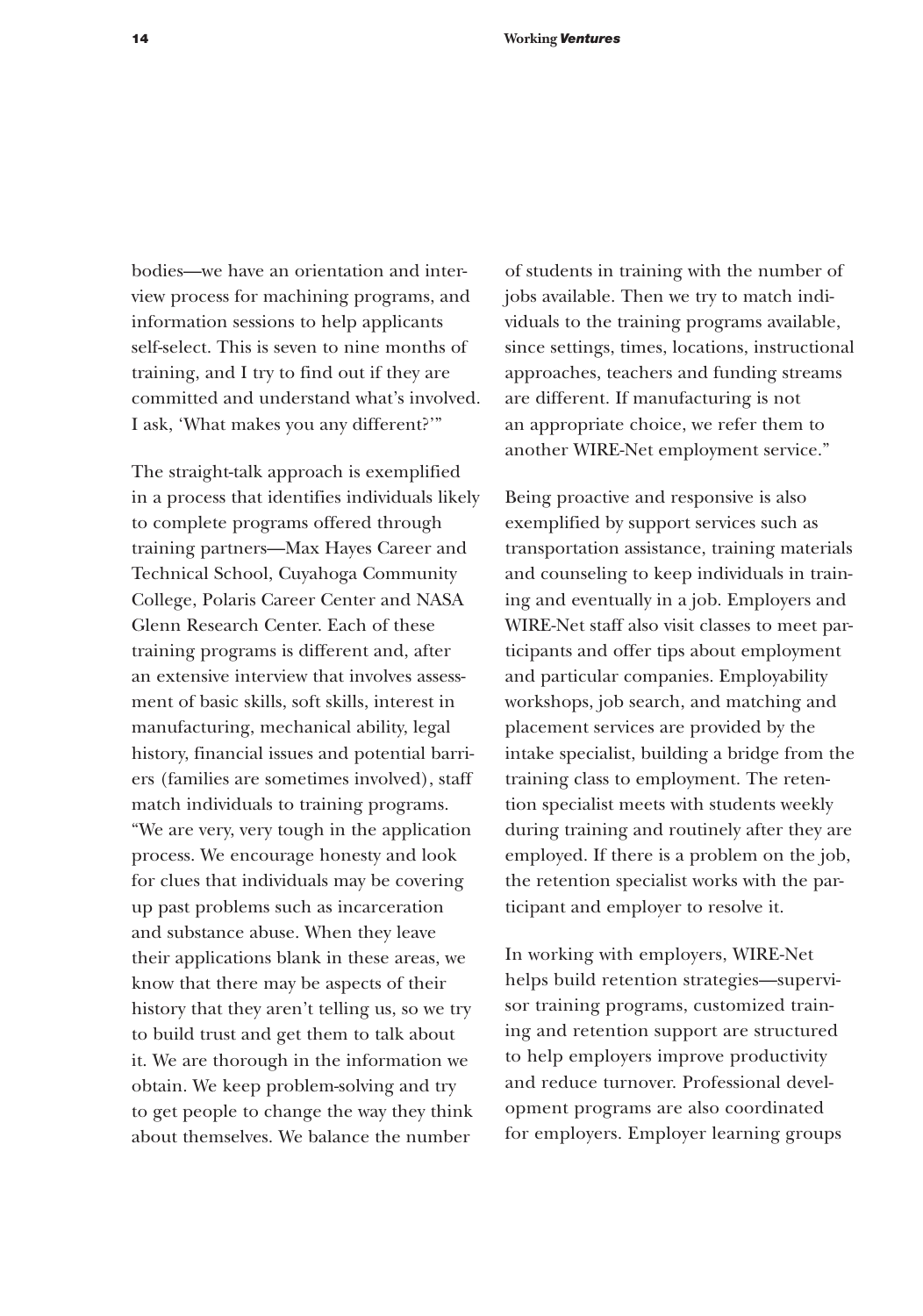meet three to four hours a month for several months. Employers choose topics and tour each other's facilities to learn from one another. Groups have focused on topics such as sustainability, productivity and workforce training. Participation in each learning group costs about \$800 per company. WIRE-Net also schedules luncheon forums and workshops on current issues relevant to participating businesses.

To keep current about employer needs, WIRE-Net staff call employers once a month and visit twice a year. "In our contacts, we take the temperature of the company and find out what's going on and what services are needed to help them out. We record contact notes and services needed in our database so the appropriate staff can follow up. Whenever someone contacts an employer, they are supposed to look at those notes," according to Joan Cook, former Associate Director of Workforce Development.

#### **Actions to Consider to Improve Quality**

- Enroll only those individuals who really want and will benefit from your services.
- Refer individuals who will not benefit from your services to other programs better suited to their needs.
- Have an effective process for job matching.
- Ensure that participants demonstrate the hard and soft skills employers need to succeed at work.
- Partner with other successful organizations that provide services that are beyond your organization's focus and expertise.
- Collect and routinely analyze outcome data to make program improvements.
- Use program outcome data to market your services and achievements.
- Follow up immediately with an employer if an individual you placed has caused a problem at work.
- Evaluate the success of your placements.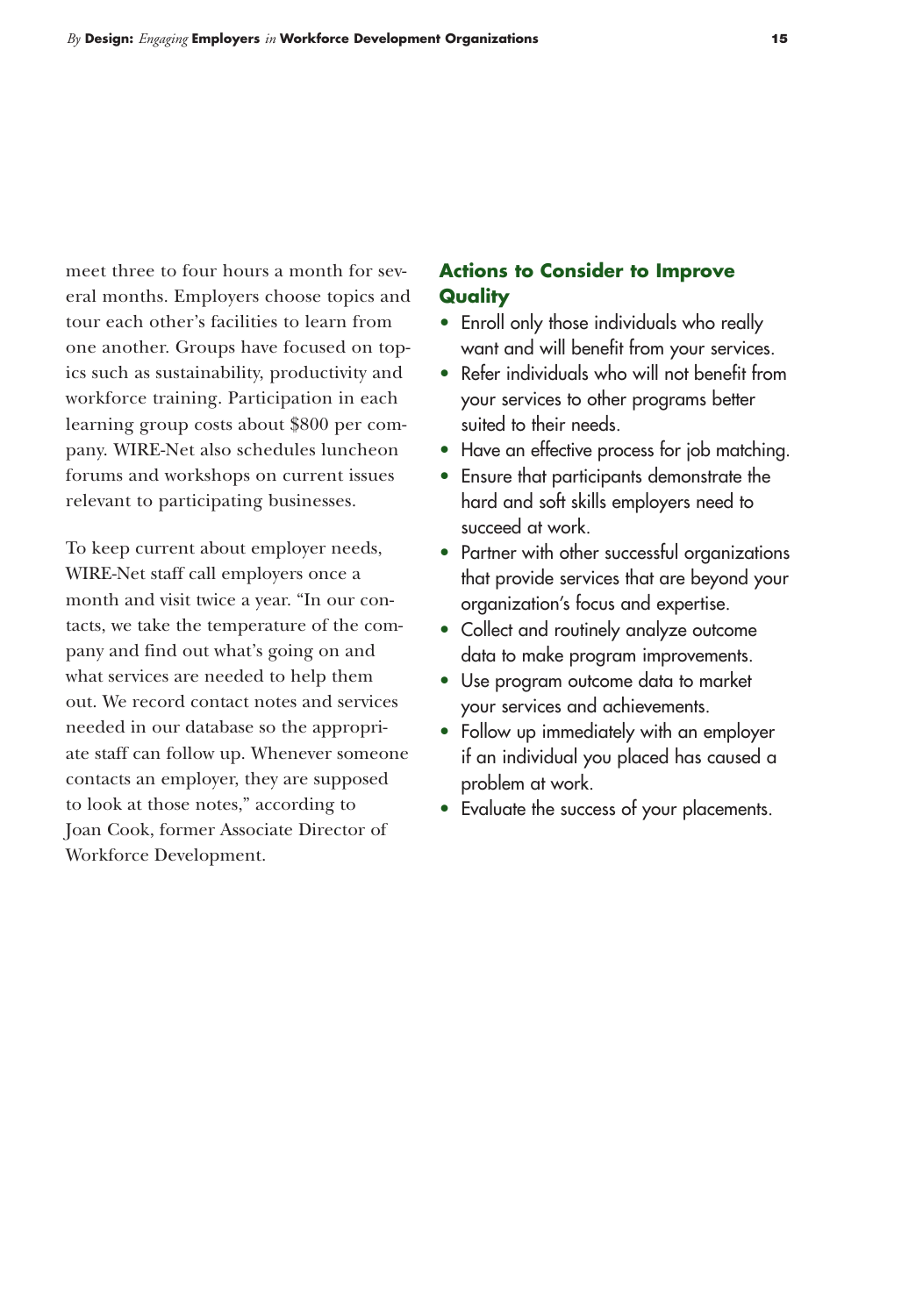### *2. Get Down to Business*

Many employers are not aware of employment and training organizations and do not know how to take advantage of their services. Others have limited views of these organizations and consider them merely as places for recruiting workers. And, unfortunately, some employers believe that employment and training organizations work with damaged goods—individuals with bad attitudes, few skills and too many problems to "fit in here." All too often, employers have had negative experiences with employment and training organizations—experiences that make a lasting impression—in part because some organizations lack savvy about approaching or serving a business customer.

Employment and training organizations that successfully engage employers are business-oriented. They

*The organization is not only outwardly competent about business practice but operates internally like a business.* 

try to have key staff with experience in the industries for which they prepare and place participants. Staff members understand the business world and see the value of meeting employers' needs as well as the needs of participants. A senior-level person is usually in charge of a defined and intentional process for developing and managing relationships with employers. The organization is not only outwardly competent about business practice but operates internally like a business. Organizational leadership is reliable, and employers are confident about its consistency. The organization feels like a business. It is clear to everyone—staff and participants—that the organization is serious about quality and customer service.

#### Develop Private Sector Expertise

Although it is a good idea for employment and training organizations to hire individuals who have worked in the private sector, expertise can be developed in a number of ways. Site visits to employers—designed to increase staff awareness of an industry, its jobs and the skills that are required to succeed in them—happen at all three organizations. Expertise is also developed in other subtle yet routine ways.

Training, Inc. staff learn from employers who help teach classes in the organization's training program. Stacks of trade magazines, business journals and company reports are kept throughout the Training, Inc. office. Staff are encouraged to read everything they can about the employers they serve and those they want to get involved.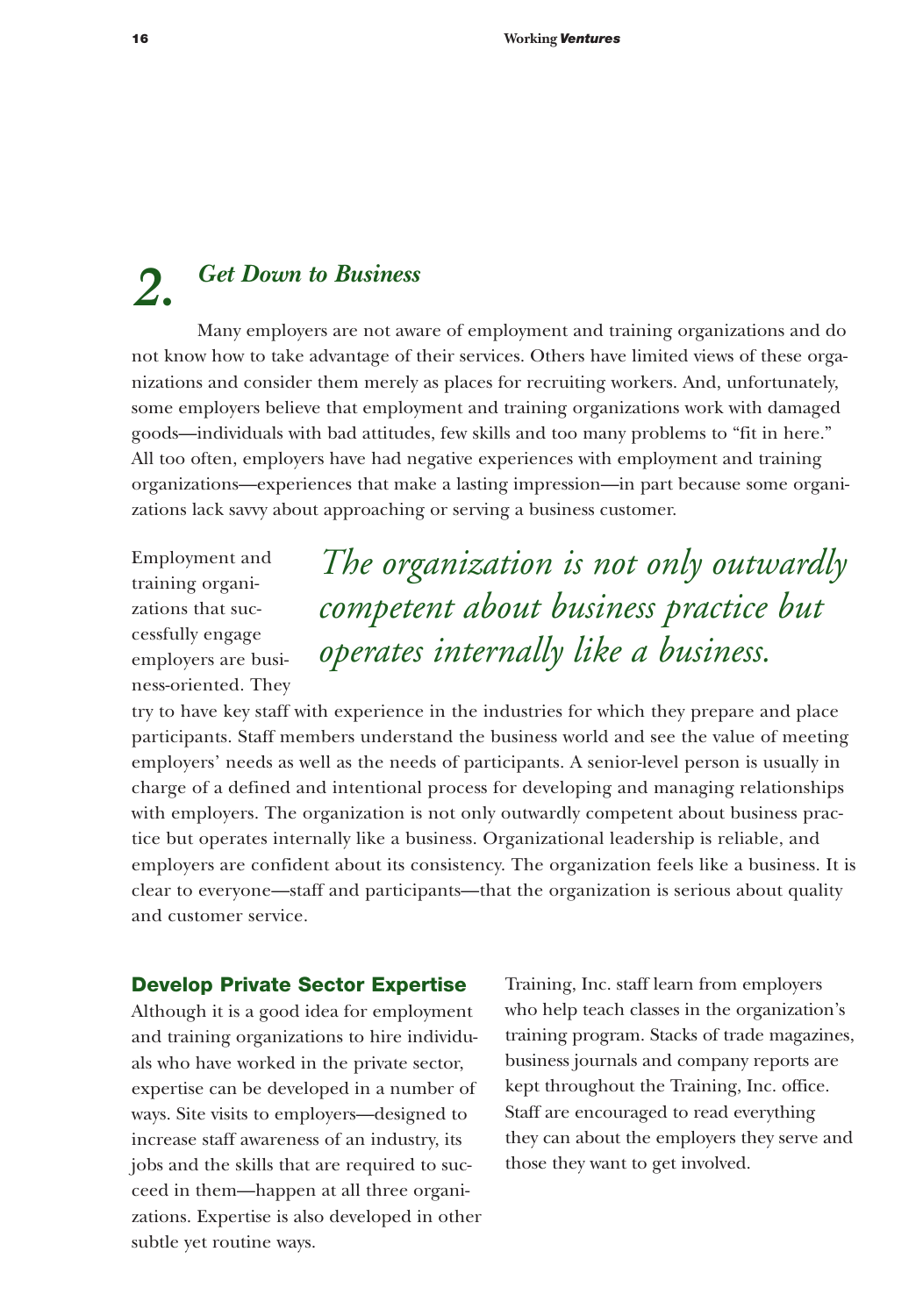A board member who is a vice president of a large national corporation invited JVS staff members to attend management training programs offered by the corporation's human resources office. This provided JVS staff with free professional development and the opportunity to see how a corporation trains its employees.

Several individuals at WIRE-Net have worked in the private sector, but staff gain expertise by attending activities that are organized for employers whenever possible. WIRE-Net also produces written materials that use the language of business, which employers highly value.

#### Be Business Oriented

"Working with JVS San Francisco is a transparent process. By that I mean they are businesslike, they have organizational process down well, they are classy, they are located in downtown San Francisco—that means a lot, they make it very easy to do business, they know how to relate to employers on protocol and etiquette, they're nice."—Jason Mooring, Manager of Staff Development, Tiburon.

Employers want their work with organizations to be rewarding and uncomplicated. They appreciate meetings that are short, focused and on task. Effective communication with employers is typically direct and to the point. According to Jason, "JVS gets right to business issues; they are able to stick to an agenda; they make it very easy; and it's free."

JVS periodically receives state grants to develop customized training classes and placement and retention services for lowincome individuals. JVS has developed a straightforward process to create the customized training that helps employers feel confident and comfortable. Clear and efficient communication is an important part of the process, but JVS staff also operate in other businesslike ways. The process of developing the customized training begins with a business lunch to discuss what the employer and JVS each need, the expected outcomes of their interaction and what each can do to make the project work. The roles and responsibilities of the employer and JVS are agreed upon. Each organization brings staff with decision-making authority. Phone calls and emails to clarify, refine and nail down expectations follow the lunch. When details of the partnership are agreed upon, both parties sign a memorandum of understanding. To design the training, short meetings and phone calls get staff from JVS and the employer involved, informed and working together. These meetings are used to select participants and choose the instructor. JVS staff also visit the company to understand the work environment and culture so they can incorporate it into training. Once the training is underway, JVS staff routinely check on the project to make needed changes and improvements. Respect for everyone's busy schedules is paramount.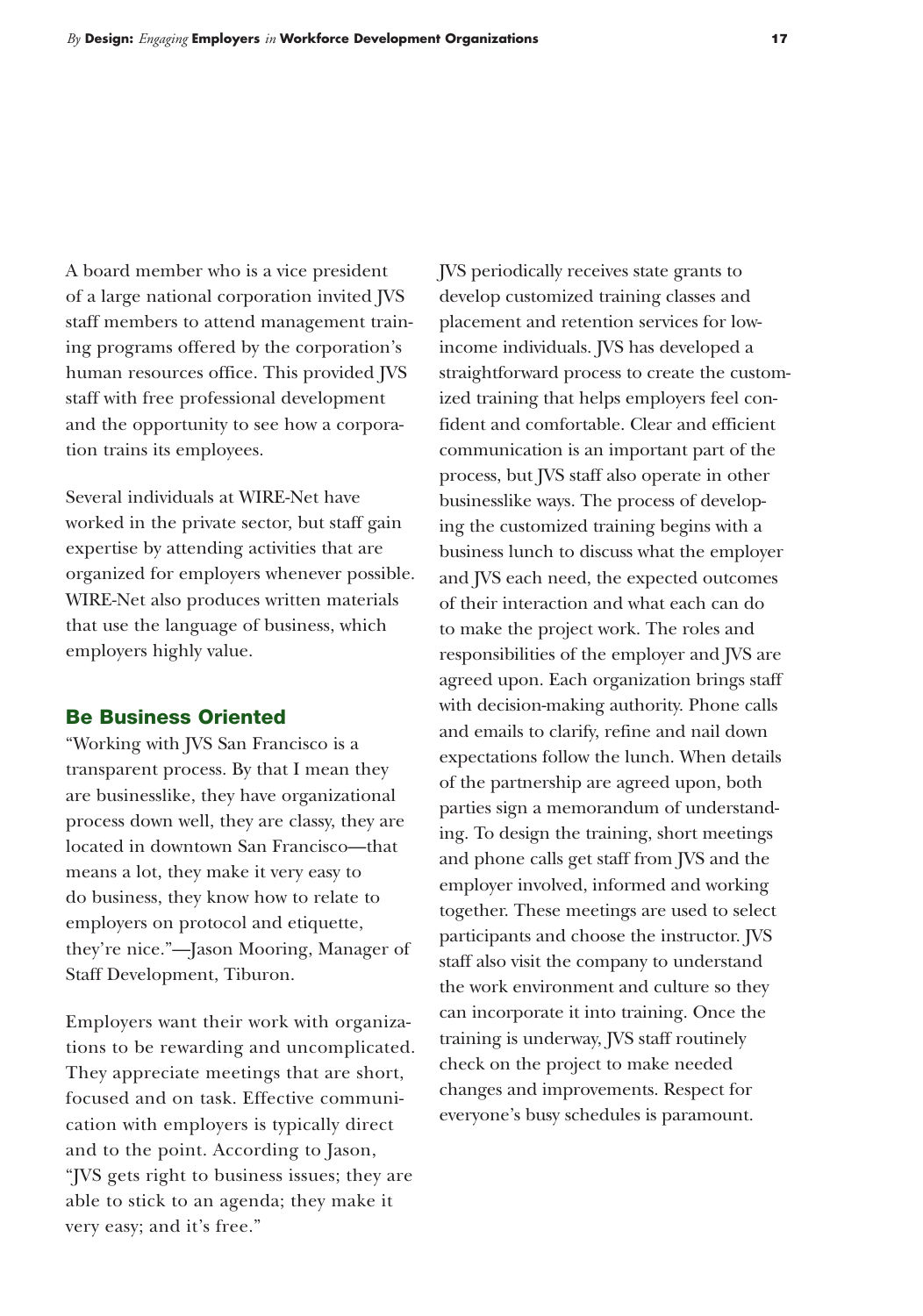#### Coordinate and Deliver Responsive and Personalized **Services**

Although the three organizations use different approaches to coordinate and deliver services to employers, as a rule, each assigns one staff member to be the point of contact for the employer. Information about each employer is shared and staff have a process for responding to needs. Services are customized according to the requirements of individual employers.

At JVS, one individual coordinates outreach to employers. The employer services manager works with job developers and employment specialists on a daily basis to identify participant needs and provide information about employer needs. The employer services manager meets monthly with the job development team, which independently contacts employers to make sure needs are met and services are coordinated. The employer services manager also provides training on job development and employer involvement for all direct-service staff.

To ensure staff share a common vision for engaging employers, indicators, key strategies and staff responsibilities required for five levels of engagement are mapped out in the JVS Employer Engagement Model. JVS requires every staff person working directly with employers to visit them once a month. These visits increase staff sensitivity to employer needs and demands, and help staff working with participants to understand how employers think.

The scope of employer services at WIRE-Net is quite broad, so services are divided among three senior staff. The associate director of WIRE-Net's manufacturing services is responsible for direct services to employers, such as organizing learning groups, workshops and forums; recruiting employer members; producing the newsletter; and keeping the website updated. The associate director of workforce development is responsible for coordinating training services to employers. The manager of real estate focuses on physical expansion financing, site inventory and planning. The three staff members are conscientious about how, when and for what reasons they contact employers. They are careful about exchanging information with one another regarding their contacts. The division of responsibility among their positions is also clear to employers, who know that one handles activities primarily related to management issues, one to training, and the third to real estate and expansion.

Training, Inc. is smaller than either JVS or WIRE-Net, and its management strategy is less formal but still very deliberate. At Training, Inc., employer services are handled primarily by the director, who works closely with the job developer. The director is responsible for general outreach and recruitment of employers, orienting them to the organization and ensuring that their needs are met. The job developer sets up the internships, job fairs and site visits.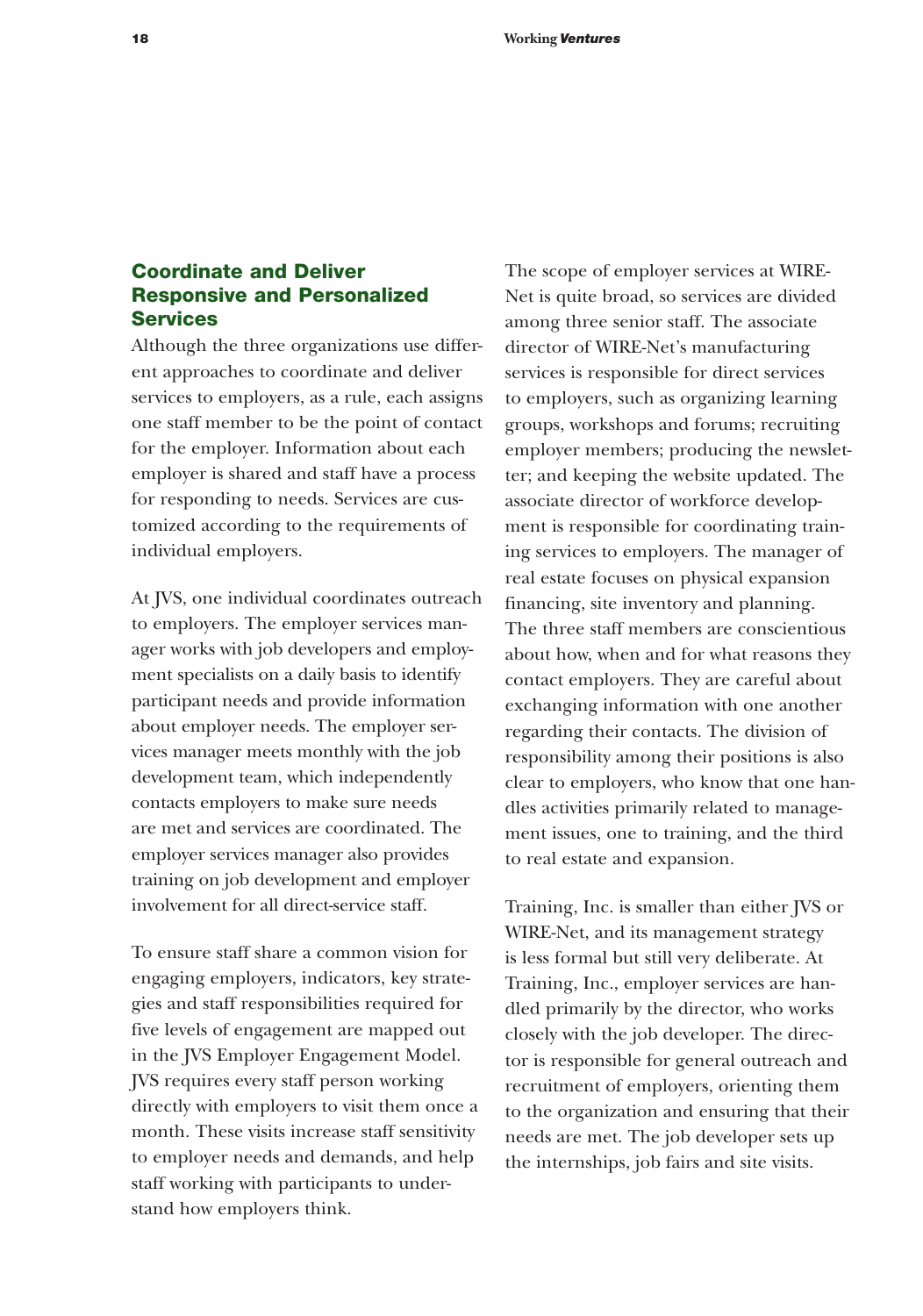#### Market Services in Professional Ways

Investment in professional marketing materials, use of the industry's terminology and sensitivity to the famous business creed "time is money" are all essential to attract and engage employers. It is critical that an organization be clear about the services it offers to employers so that both staff and employers know what is available. And, in all communication, it is important to recognize that terms such as "WIA training vouchers," "TANF support services" or "work-based education" may be unfamiliar to employers.

The JVS business awards luncheon, WIRE-Net's newsletter and Training, Inc.'s employer recruitment memo illustrate a few marketing strategies used to engage employers.

JVS hosts the "Strictly Business" luncheon to acknowledge employers who have helped job seekers with employment and to honor job seekers who stand out in their accomplishments. The luncheon also informs employers about JVS's services and performance, and a professional video documenting award winners and their success stories is shown. The invitation to the event is professional and visually appealing.

WIRE-Net's newsletter is written for employers. It is filled with news about companies in the network, information that companies can use to improve business and reports about WIRE-Net events, activities and services. The newsletter is concise and easy to read.

Training, Inc. sends a one-page memo to employers requesting their help in preparing participants for job interviews. The memo provides clear information about what is happening, when, where, for how long and how to sign up. Employers are asked to circulate the memo among their colleagues to get the word out about Training, Inc.'s program.

#### **Actions to Consider to Increase Business Orientation**

- Hire staff that understand the industries you serve and/or who have private sector expertise.
- Ensure all staff value meeting employers' needs as much as they value meeting participants' needs.
- Join employer associations and professional human resources organizations.
- Keep up with business trends affecting employers in your community by reading journals, the newspaper and the Internet.
- Make your organization look, feel and operate like a business.
- Communicate with employers in clear, concise and straightforward language.
- Keep meetings with employers short and focused on specific tasks, and follow up with brief notes about outcomes and decisions.
- Appoint a senior staff member to coordinate services to employers and designate a single point of contact for each employer.
- Market services to employers in professional ways.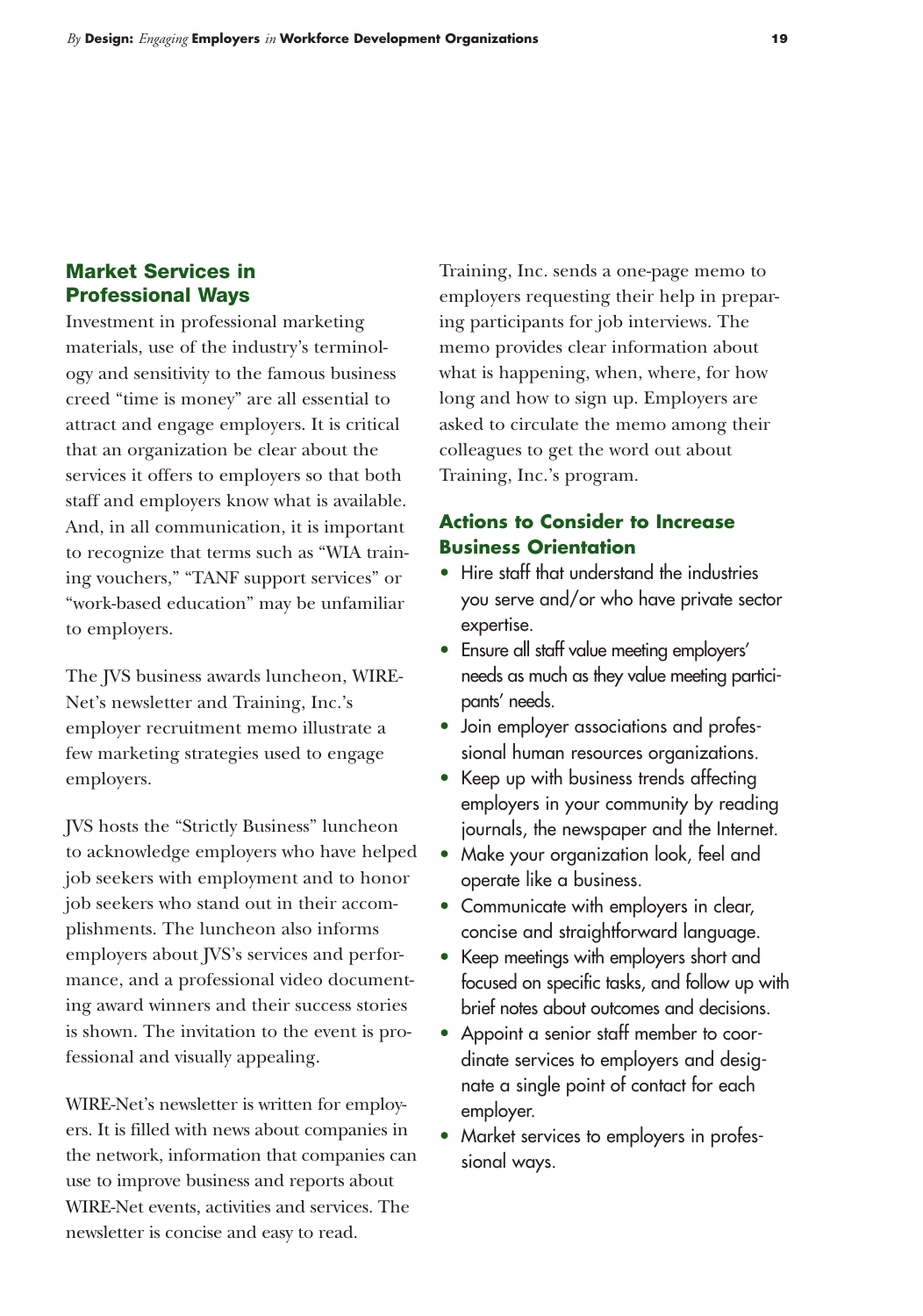## *3. Know Your Customers*

Employment and training organizations are in the business of helping people get jobs. Increasingly, organizations are expected to help people stay in the jobs and advance. Organizations that are successful at job development, retention and advancement services know their customers—both job seekers and employers. This requires collection and management of up-to-date information. Although maintaining a database with information about customers is important, it is also essential to analyze this information routinely. This ensures that employment and training services effectively help job seekers develop skills that employers want.

*Organizations that are successful at job development, retention and advancement services know their customers both job seekers and employers.*

It is no coincidence that Training, Inc. develops programs that lead to entry-level jobs in the financial industry, a sector for which Boston

is known. Or that, located near Silicon Valley, JVS has focused on jobs in information technology and, with the downturn in the software industry, is now developing more training for the health care industry (where jobs are available). Or that WIRE-Net in Cleveland was established to halt the closing and exodus of local manufacturers. Because Training, Inc., JVS and WIRE-Net are different kinds of organizations, their approaches to understanding their customers are also different. The following three approaches are used by these organizations.

#### Get to Know Employers and the People They Might Hire

Good customer service requires knowing the personalities and abilities of the job seekers and whether they'll make a good match with a particular employer for both the short and long term. This requires developing relationships with employers so that staff can really understand how they make hiring

decisions, what the work culture and environment are like at a workstation as well as in the lunchroom, and the nature of daily work tasks and responsibilities.

At the heart of WIRE-Net's strategy is the development of mutually beneficial relationships between public and private organizations in the community. To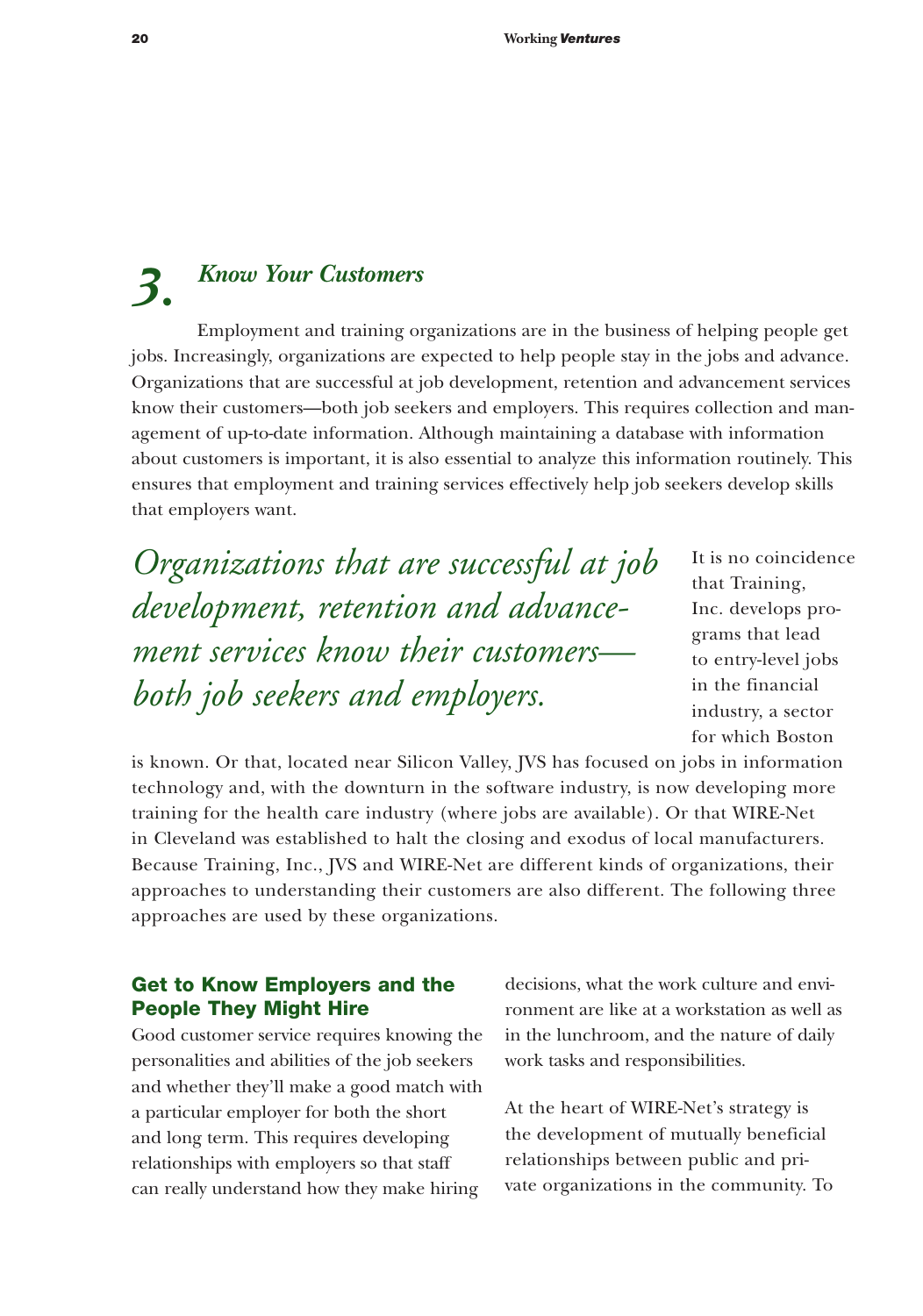do its job of providing a solid, safe and dependable bridge between the supply and demand sides of the local workforce, WIRE-Net must have accurate and up-todate information about both employers and job seekers. To identify and keep track of employer members' needs, WIRE-Net has implemented an account management system. Thirteen staff members are assigned 10 to 12 "key employer accounts," whom they are responsible for calling once a month to check on needs and issues. Employers are also visited twice a year; staff ask them a common set of questions to keep up with labor market trends, employer needs and ways that WIRE-Net can assist. "The Company DATASHEET" helps staff remain current and consistent with employers. This employer database includes issues that require action, such as the need for training, which are referred to the appropriate staff member.

Most people appreciate good listening skills and employers are no exception. WIRE-Net staff are careful listeners. According to Joan Cook, former Associate Director of Workforce Development, "We interact with employers so that they don't go through too much pain and suffering. They won't listen to us if we don't listen to them. We've nurtured them and they feel safe with WIRE-Net." This behavior is applauded by small business owner Pete Accorti, who feels that businesspeople, especially those with small businesses, don't have time to

think ahead about staff issues or go too far out on a limb. WIRE-Net helps them think outside their usual routine. "Businesspeople don't always know what we need. Ideas come from WIRE-Net. The staff knows what questions to ask and how to ask them. They listen to our needs, structure a program and bring it back to us to validate."

For WIRE-Net employers, a major concern is the lack of skilled workers, since fewer individuals are choosing to pursue careers as machinists and tool and die makers, for example. "There are not enough people in the pipeline for manufacturing jobs," according to WIRE-Net's manager of recruitment, employment and training. To respond to this need, WIRE-Net staff try to influence employers to make manufacturing careers more appealing. Staff also work closely with job seekers to identify issues that prevent them from participating in and staying in training programs. For example, through WIRE-Net's assessments, enrollment process and case management services, staff have noted that some individuals might have strong aptitudes for work as machinists but lack the reading and math skills needed to master the curriculum. WIRE-Net staff work with teachers in the training programs to adjust the curriculum so that these individuals develop basic skills in the context of learning about manufacturing.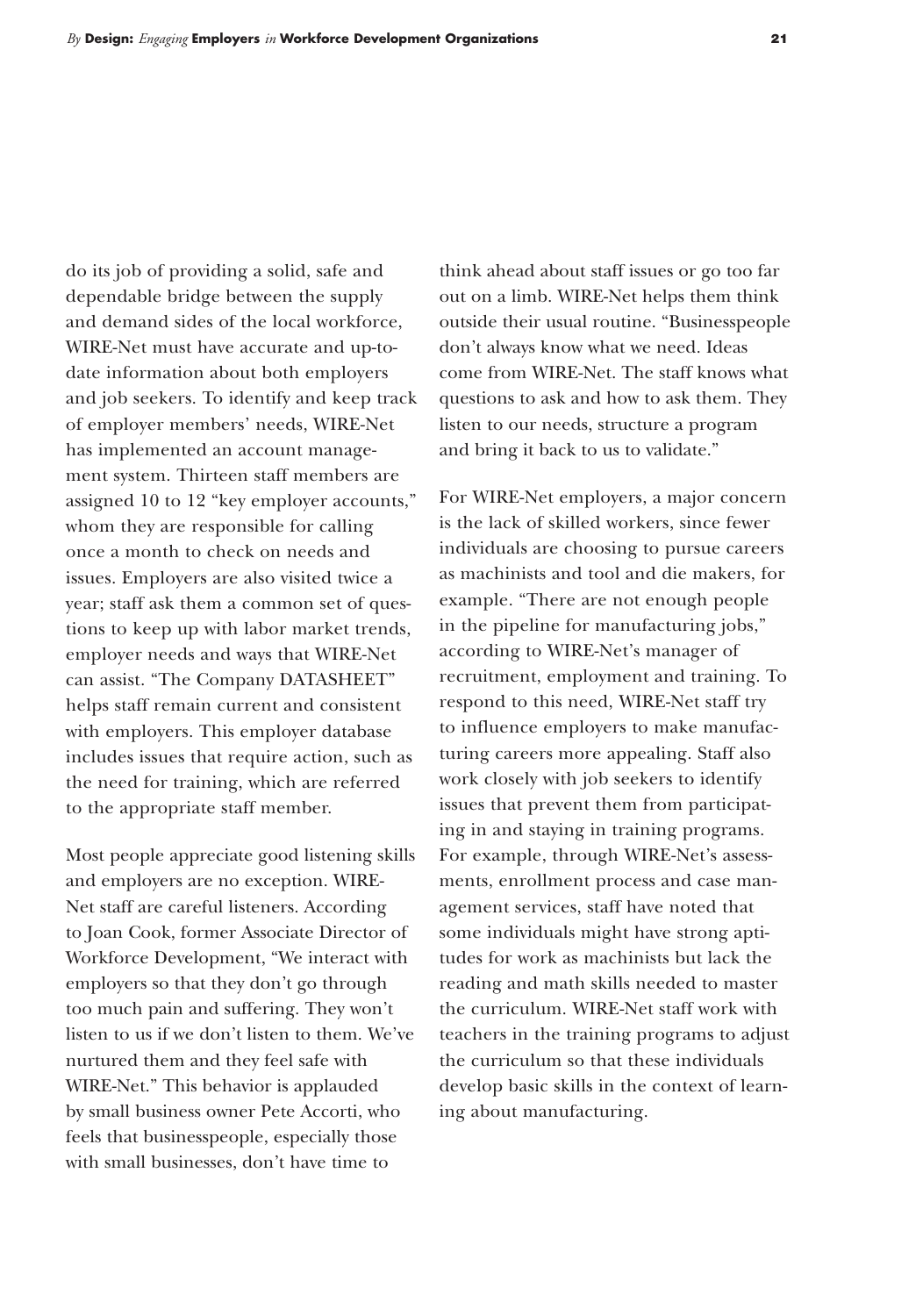#### Understand the Skills Employers Need by Mining Current Labor Market Information

We live and work in a time when the labor market is continually changing. Large companies often downsize when they are sold. Businesses sometimes move locations to take advantage of reduced labor costs or tax benefits. Changing technologies and demographics require new skills and create new positions. Successful employment and training organizations keep on top of these changes so workforce preparation programs are appropriately focused on the jobs available and skills required. Organizations need to remain informed about the fluctuating wages and benefits of entry-level positions and about how one employer compares to others in an industry. They also need to know about policies related to wage increases and promotions, as well as training and advancement opportunities. And they need to know how their job seekers fare in the midst of these changes.

"We are constantly assessing employers' needs through our job development efforts, through our database and through our personal contacts with employers," explained Abby Snay, Executive Director of JVS. JVS's process of data collection, analysis and performance improvement was institutionalized early in its history. In the 1980s, JVS enrolled large numbers of Russian immigrants who needed help finding jobs; many had obtained college degrees or certificates and developed job skills in their homeland.

Although skilled and educated, these émigrés needed to quickly learn English so they could begin supporting themselves and their families. Committed to serving both job seeker and employer, JVS designed training programs in which immigrants could learn English for specific jobs and the protocols of American work culture. To develop the training programs, staff learned about employers' styles by visiting their workplaces and talking to their managers and supervisors. Staff educated themselves about specific work tasks, skills and working environments, and the vocabulary used on the job. JVS training programs then reflected what staff had learned from employers.

Because JVS is located in the heart of the technology industry, its programs became more focused on the development of skills required for jobs in information technology. JVS continues to believe that these skills will be in demand for the long term, but has also increased its focus on jobs in health care, where there are many openings. Health care training is available in direct patient care, such as certified nursing assistants, licensed vocational nurses, and allied health and front-line clinic assistant positions.

#### Network

Also essential to good customer service is networking with employers and employer associations to learn about industry trends, standards and characteristics, and to develop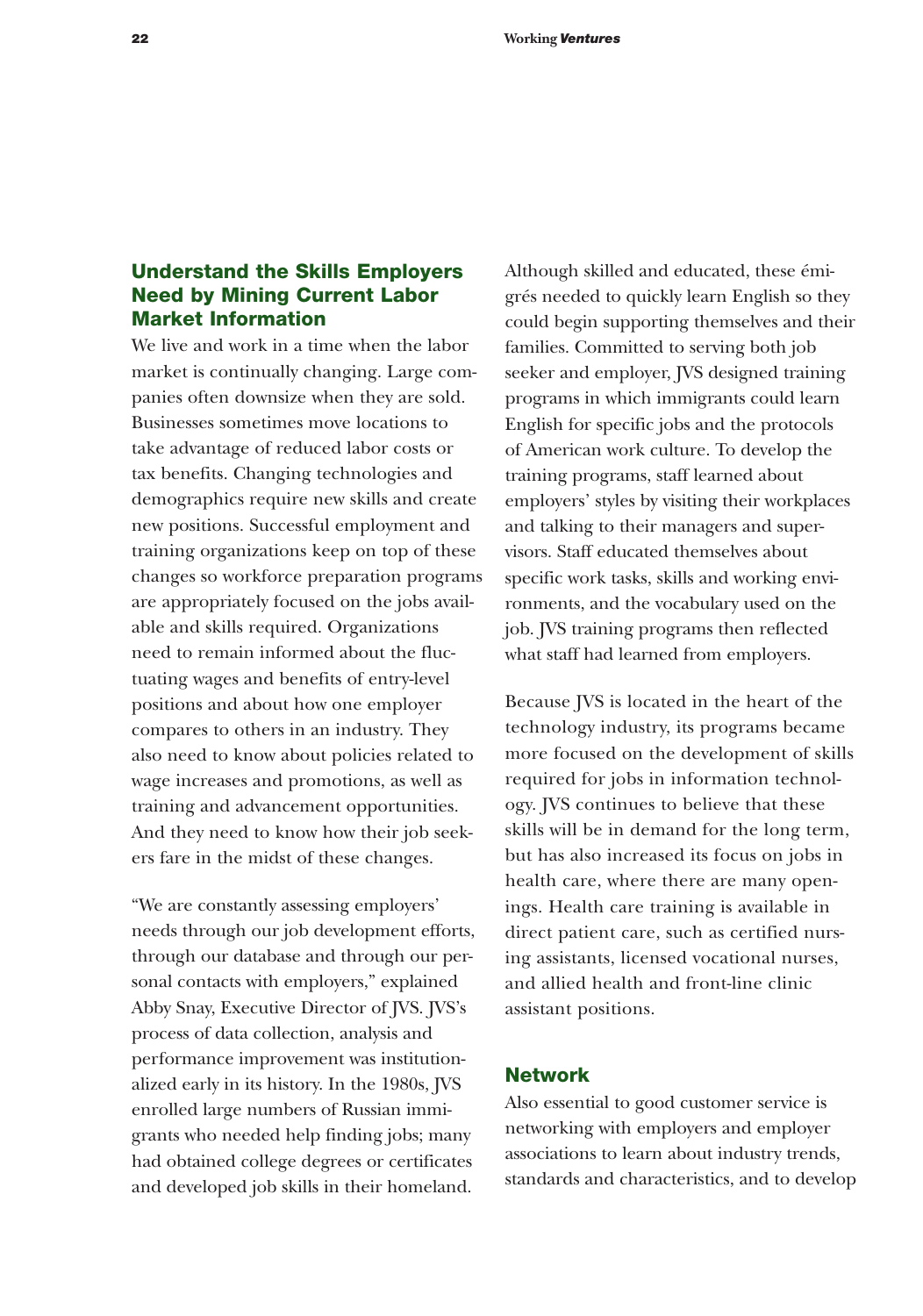a presence so employers view an organization as a colleague, not an outsider. Among other strategies, networking helps an organization know employers well enough to prepare job seekers for the realities of working in a particular job. It helps ensure—before the first day of work—that the employer and the new worker are compatible.

Training, Inc. is fiercely strategic about its routine employer events and uses them to learn about employers' needs. For example, staff use the two or three job fairs held for each graduating class to ask employers what was missing from the training. When they were told consistently that workers who understand billing or accounting were needed, Training, Inc. added components to build skills in these areas.

Another example of strategic networking involves the design of graduations at Training, Inc. According to Willard Pinn, "Graduations are a time to celebrate and a time to do business. It is a marketing opportunity." Employers sponsor graduations and 50 to 100 employers, depending on the size of the graduating class, come to a graduation luncheon. Luncheons are held in elegant settings such as the dining room of Boston's Parker House Hotel. Staff carefully seat people in groups that can produce something of value for the employer, the graduate and Training, Inc. "If we know this grad will be a great employee for a particular company, we put them at the same table. If we have an employer that we are trying to recruit to hire grads, we put them at a table that has

an employer who has hired so that the conversation is very focused on needs that we have. We spread out big sheets of paper and plot where we are going to seat people. It's important; that's what a company would do. It's not just so people have a seat. We don't have too many opportunities where employers and participants and staff get together like this; we have to make the most of the time."

Training, Inc. doesn't underestimate the power and value of "word of mouth" and has found ways to formalize this process to cultivate champions of the organization. "Our open house is a time to get new employers in to talk with us. An employer who sponsors the Training, Inc. graduation sent a holiday message to other employers—ones they do business with. The message mentioned Training, Inc. as a place to look for potential employees. We followed up with a mailing about our open house. We mentioned the employer's holiday mailing and said, 'We would love you to come and find out more about us.' If we can get other employers to open the door for us, that goes a long way to expanding the network."—Willard Pinn, former Director of Training, Inc.

More traditional activities to get to know customers are also in place at Training, Inc. Trainees are taken to businesses to tour work sites, a database is maintained to track outcomes for employers and trainees, and staff follows up with graduates to ensure that their program is targeted to ever-changing customer needs.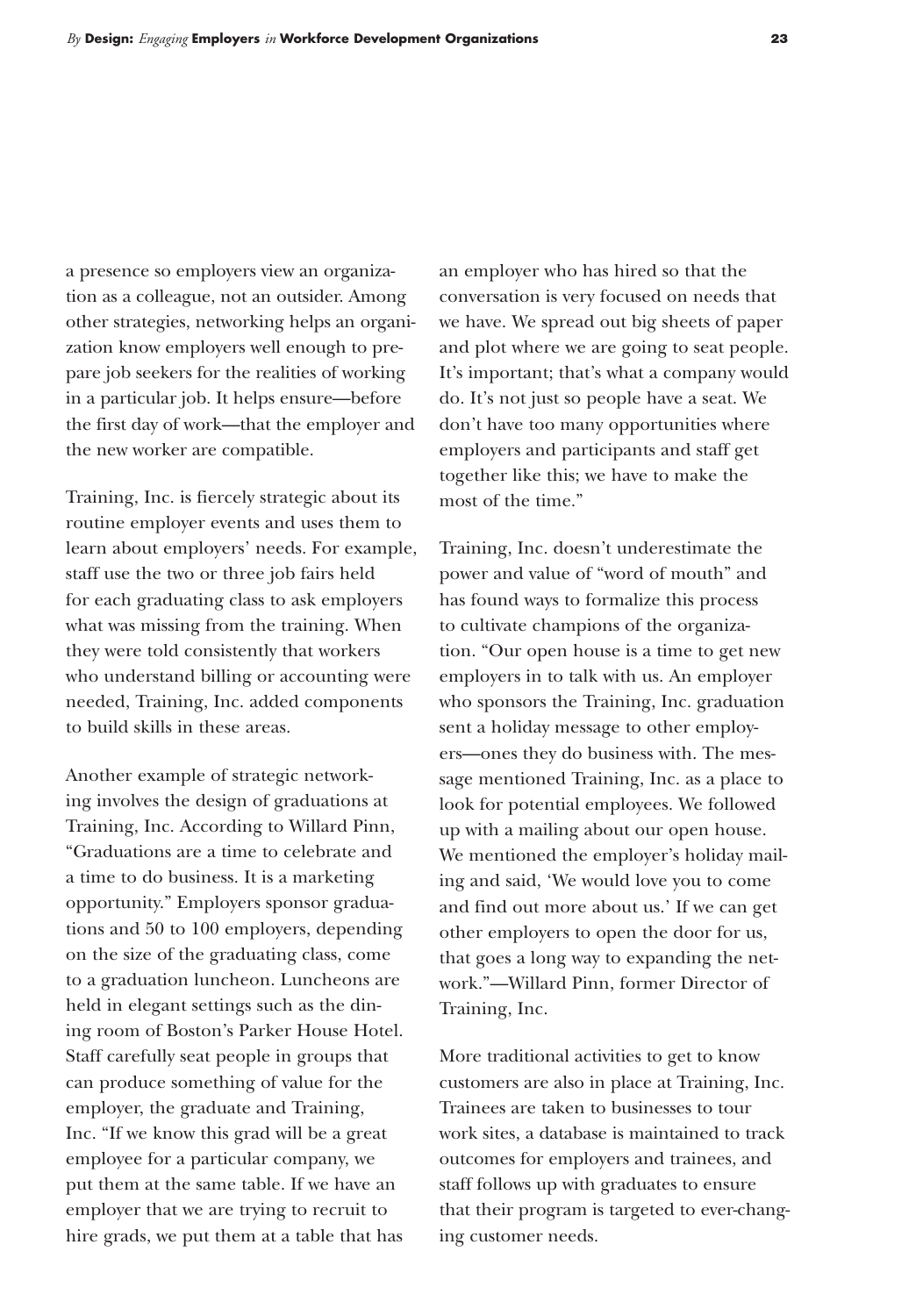#### **Actions to Consider to Get to Know Employer Customers**

- Have up-to-date information available about jobs, business and industry trends, and the various employers in your community.
- Develop and use a system for contacting employers, assessing their needs and taking action when appropriate.
- Know what questions to ask employers and listen to their answers.
- Follow up on decisions made with employers.
- Have a process to learn about specific skills employers need and design training to develop those skills.
- Evaluate employer services and interactions.
- Invite employers to visit your organization to learn what you do and whom you serve.
- Cultivate employer champions to recruit other employers.
- Use employer events to network.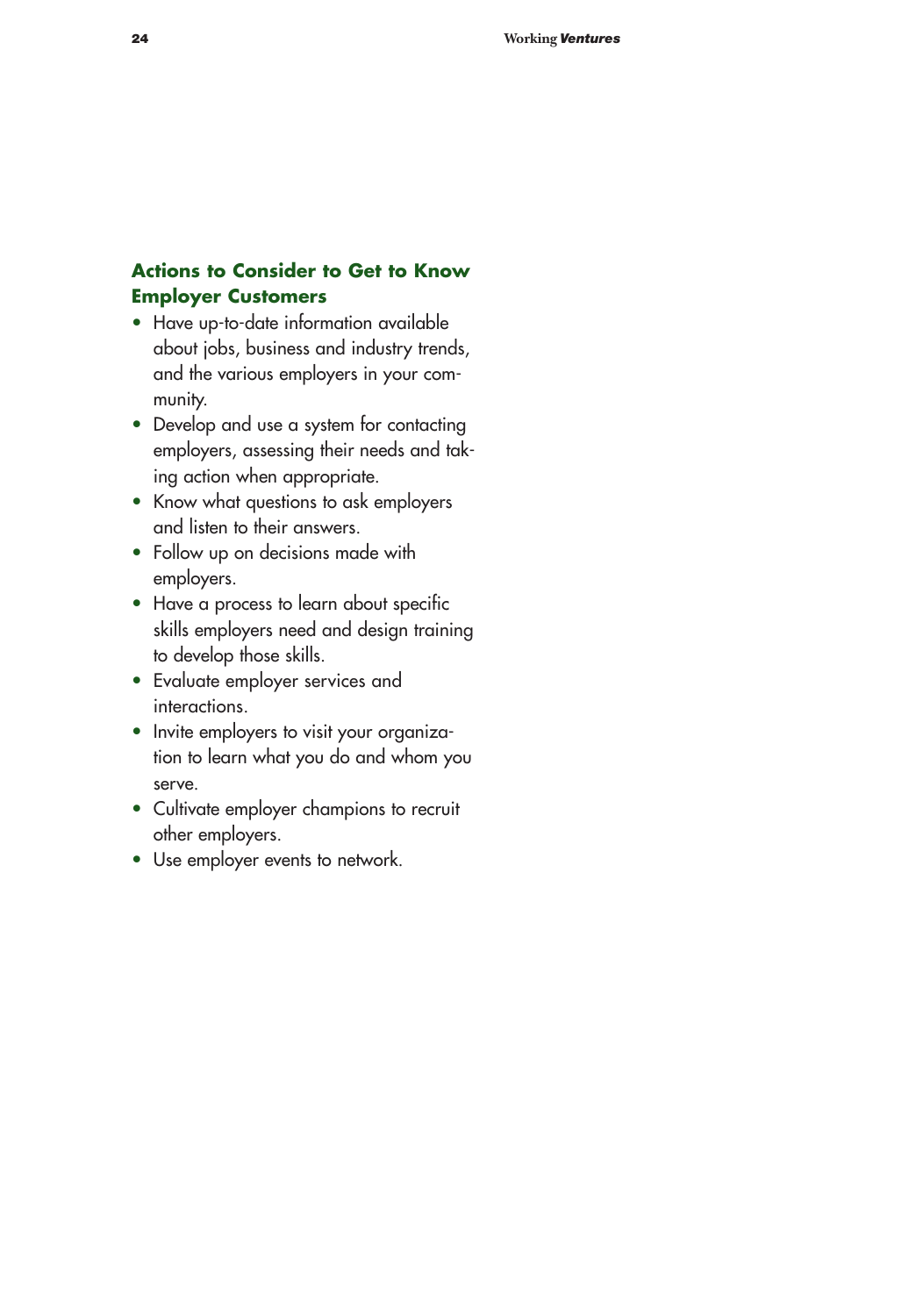## *4. Make Employers Part of the Woodwork*

Employers need to be both actively and routinely involved in organizations' efforts—fixtures, not visitors. At JVS, Training, Inc. and WIRE-Net, employers are part of the woodwork, built

into the mission, leadership and activities of each organization. At each of these organizations, during any week, it is common for

*Employers need to be both actively and routinely involved in organizations' efforts—fixtures, not visitors.*

an employer to be tutoring, giving a workshop or meeting with other employers to raise scholarship funds for participants. More structured periodic activities such as receptions, job fairs or seminars for employers are scheduled too, but employer involvement and commitment are part of what happens day to day. Here are several examples of efforts that JVS, Training, Inc. and WIRE-Net have developed to ensure employers become and stay actively involved.

#### Assemble an Employer-Led Board

Many organizations periodically include employers on advisory committees or survey their needs when developing a program or service related to their business. This type of employer involvement is significant and needs to happen regularly. But organizations should not stop there. All three organizations use employers to strengthen their leadership and have involved them in strategic decision-making.

According to the Executive Director of JVS, Abby Snay, "We recruit board members to represent major local companies and industry sectors, and design board operations to accommodate their busy schedules." Board work is conducted at five meetings

each year, plus an annual planning retreat. Board members receive an extensive orientation and a comprehensive board binder with information about JVS, board responsibilities and procedures. Every new board member is also connected with an experienced "board mentor."

The board at JVS has 25 members, each of whom sits on at least one board committee. The committee structure is revised on an annual basis to align with board and agency priorities. Committees recruit community members based on specific expertise and connections. These committee members then form the pool for board recruitment, so that all new board members have prior experience with JVS.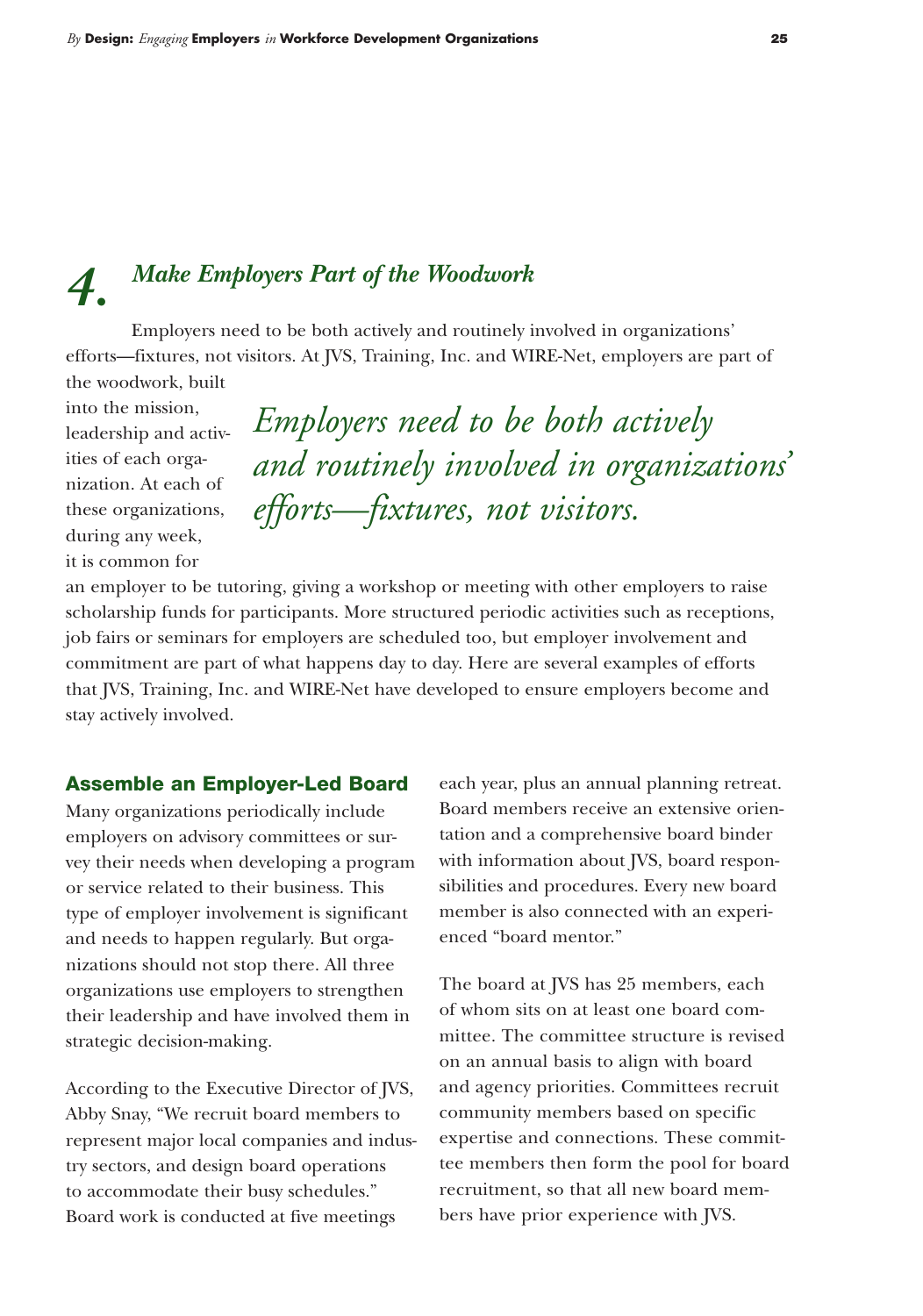The executive director communicates frequently with board members on matters such as the organization's long-term space requirements, labor market issues and, recently, the loss of technologyrelated jobs. Although board members are not involved in JVS operations, they are responsible for fiscal oversight, help with fundraising, development of the strategic plan and review of performance outcomes. Board members also volunteer as speakers; serve as industry advisors; develop curricula; help participants with job search, résumés and interviews; make donations; and provide internships.

In 2003, in support of a priority to deepen its relationships with employers, JVS formed an employer engagement committee. This committee has developed a plan to implement and measure employer engagement. A subcommittee focuses on business systems to support employer involvement. Sector-based advisory groups are also formed to support placement activities for job seekers who participate in related training.

#### Have Many Ways for Employers to Volunteer

In addition to including employers in strategic decisions, it is essential to have a variety of opportunities for employers to interact with the organization and its participants in informal and practical ways. In fact, taking stock of areas where business expertise would be useful to an organization is a good way to begin to determine

opportunities for employer participation. More than likely, employers will help out where needed and will value options.

At Training, Inc., employers have many roles. "Employers participate in the 'life' of training. If we didn't have employers involved in all levels, trainees wouldn't be ready for employment." Training, Inc. provides employers with many choices for participation. "We take employers where they are ready to give, not just for job development or an immediate need, but we take whatever they have and develop it. We plug them in where they would be most comfortable." Employer liaison (mentor), tutor, office simulation caller, software assistant, practice interviewer, workshop presenter and committee work are some of the ways that employers can become involved with Training, Inc. The length of time employers are asked to commit varies—tutors volunteer for about one hour a week, while the employer liaison can devote as much time as the employer and trainee decide it should be.

Volunteers participate in an orientation to Training, Inc. to learn the duties of the position. And although Training, Inc. tries to plug employers in where they feel comfortable, staff give thought to assignments. For example, not everyone who signs up to be an employer liaison is chosen. The assignment of an employer liaison to a participant is carefully made. Employers must be committed to the time required and sensitive to the challenges trainees face. Although employer liaisons must be able to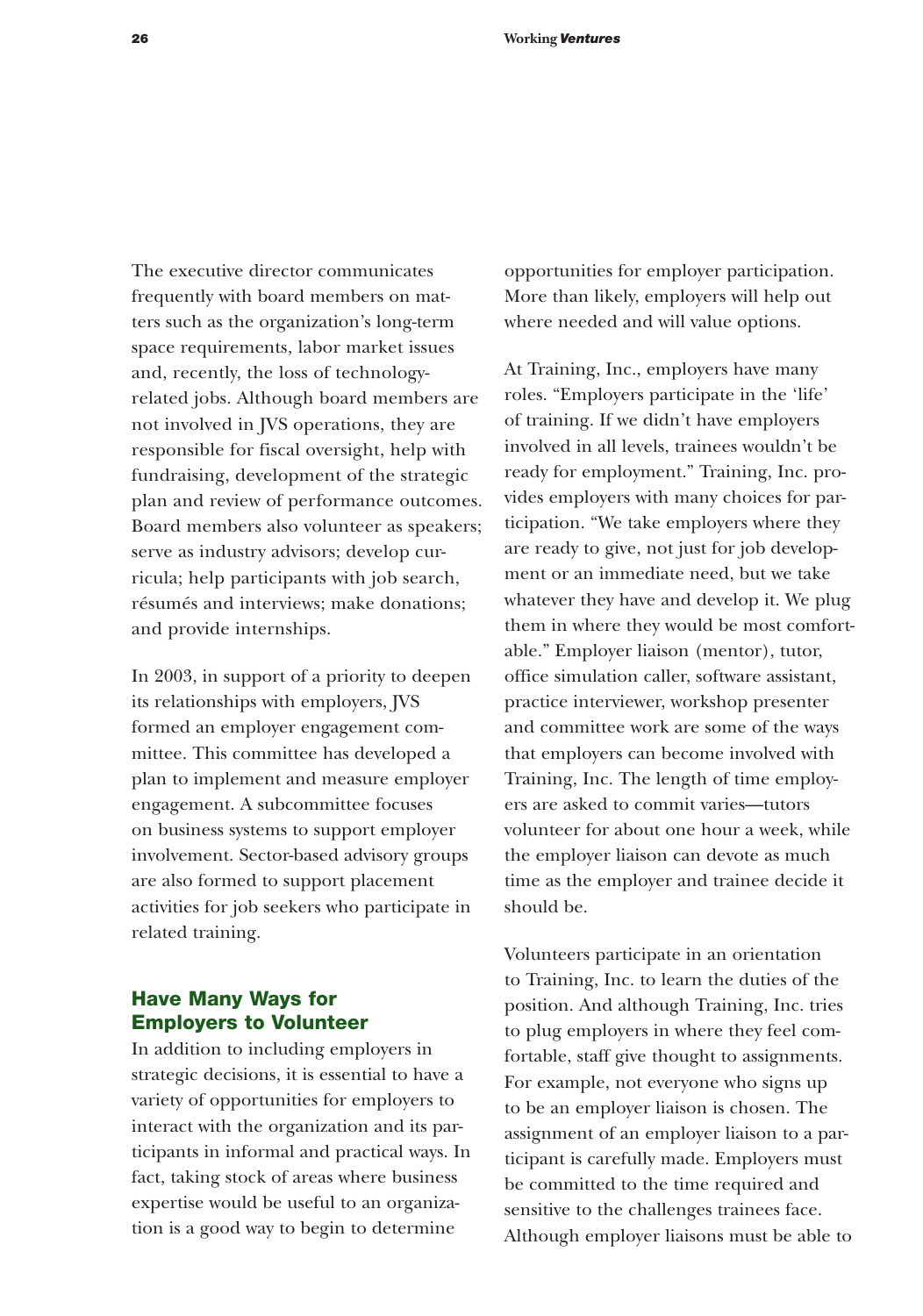listen and be supportive, they must also be able to speak plainly with participants when they make poor decisions.

Many employers also become involved with Training, Inc. by providing internships. Each trainee is required to intern so they can use skills learned during training computer software, ten-key calculator, data entry, processing checks or creating spreadsheets, for example. Supervisors of interns help them learn about the work environment and evaluate their performance at least twice during the experience.

Employers also provide financial resources to Training, Inc.—on average about 20 percent of Training, Inc.'s total annual budget. One corporation underwrote remodeling Training, Inc.'s offices and many provide scholarships for students.

As a unit of the YMCA, Training, Inc. does not have a board of directors. However, it has an advisory group of employers—the Partners Council—that is active in all aspects of the program. The Council has helped form several committees that meet monthly—Employer Relations, Volunteer, Finance, Scholarship and others as needed.

Clearly, Training, Inc. receives a significant amount of professional assistance through employers' volunteer efforts, but there are other valuable by-products. Some employers have a tendency to make assumptions about Training, Inc.'s trainees because they typically have modest incomes. They may believe that graduates do not have adequate

skills when they complete training, or they may stigmatize individuals who participate in Training, Inc.'s programs. Through volunteering, employers get to know the quality of the trainees and the depth of the challenges that some face. "One student was holding down four part-time jobs to support his family and participating in training 40 hours a week for 14 weeks," according to Willard Pinn. Through participation, employers sometimes see that they may be mistaken about the organization and its graduates. It is common to stigmatize individuals who participate in community-based training programs or employment retention efforts. As employers get to know trainees, they begin to recognize their misperceptions and often dispel myths they hear others perpetuate.

#### Involve Employers in Program Design and Delivery

Ensuring that program activities and services are in line with the realities of work can be a monumental task, especially since realities can change overnight for a particular employer. Nevertheless, employers are generally aware of trends in their businesses, how they like things done, and the ins and outs of an industry or company. When employers are involved in the design of training, help determine the content of curriculum, provide information about the application of skills in an industry, and offer insights about workplace culture and how to adapt to it, job seekers gain a competitive edge over other applicants. Moreover, when employers are involved with designing and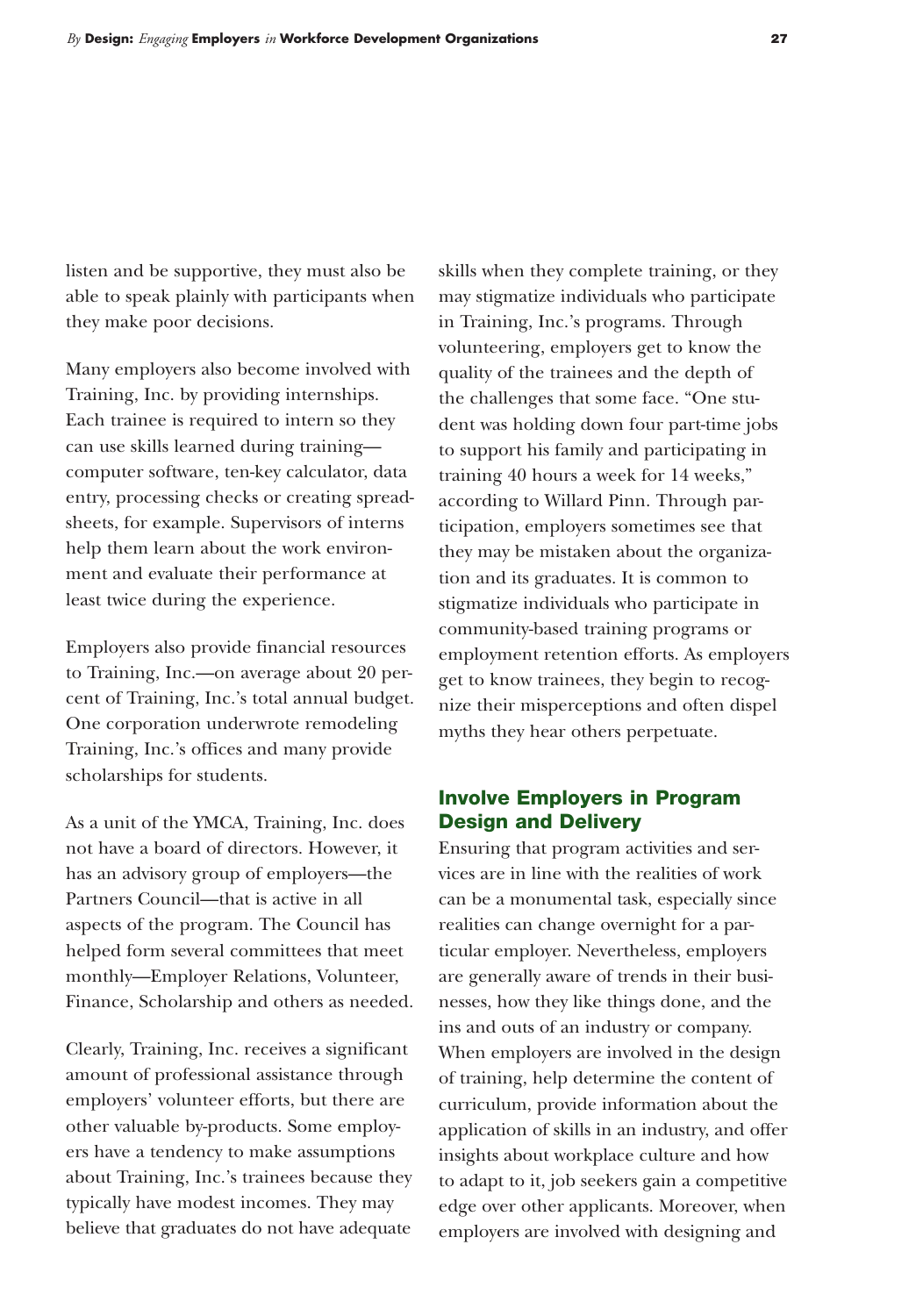delivering training, they have a greater stake in the outcomes of the organization and the success of its participants.

Since WIRE-Net's origins and roots come from community development corporations that saw the need for an employer-driven organization to revitalize the manufacturing industry, employer participation at WIRE-Net is pervasive. The board consists

*When employers are involved with designing and delivering training, they have a greater stake in the outcomes of the organization and the success of its participants.*

almost entirely of representatives from manufacturing businesses on the west side of Cleveland and the five community partners—Bellaire-Puritas Development Corporation, Cudell Improvement, Inc., Detroit Shoreway Community Development Organization, Stockyard Redevelopment Organization and Westown Community Development Organization. Along with an executive committee, six committees conduct the business of the board: membership, finance, fund development, manufacturing improvement, training and industrial real estate development.

WIRE-Net board members and other employer members help with policies and the design and delivery of training in several ways:

• Several institutions provide manufacturing training to WIRE-Net participants. Staff connect employers to these training programs by arranging for them to validate curriculum, speak in classes

> and host plant tours for students during training. "To be honest, if it wasn't for WIRE-Net's involvement, these schools wouldn't have 90 percent of their students and that would hurt everyone: the schools, the

manufacturers and the job seekers. In the past two years, we've seen unprecedented enrollment in machining and metal-forming programs, and I attribute much of that directly to WIRE-Net's job fairs, placement strategies and many other ongoing support systems."— Robert Meeker, Anchor Tool and Die.

• WIRE-Net formally recruits employer volunteers to serve on an advisory council for the Youth Career Development program offered by Max S. Hayes Career and Technical School. As members of the Business Advisory Council, employers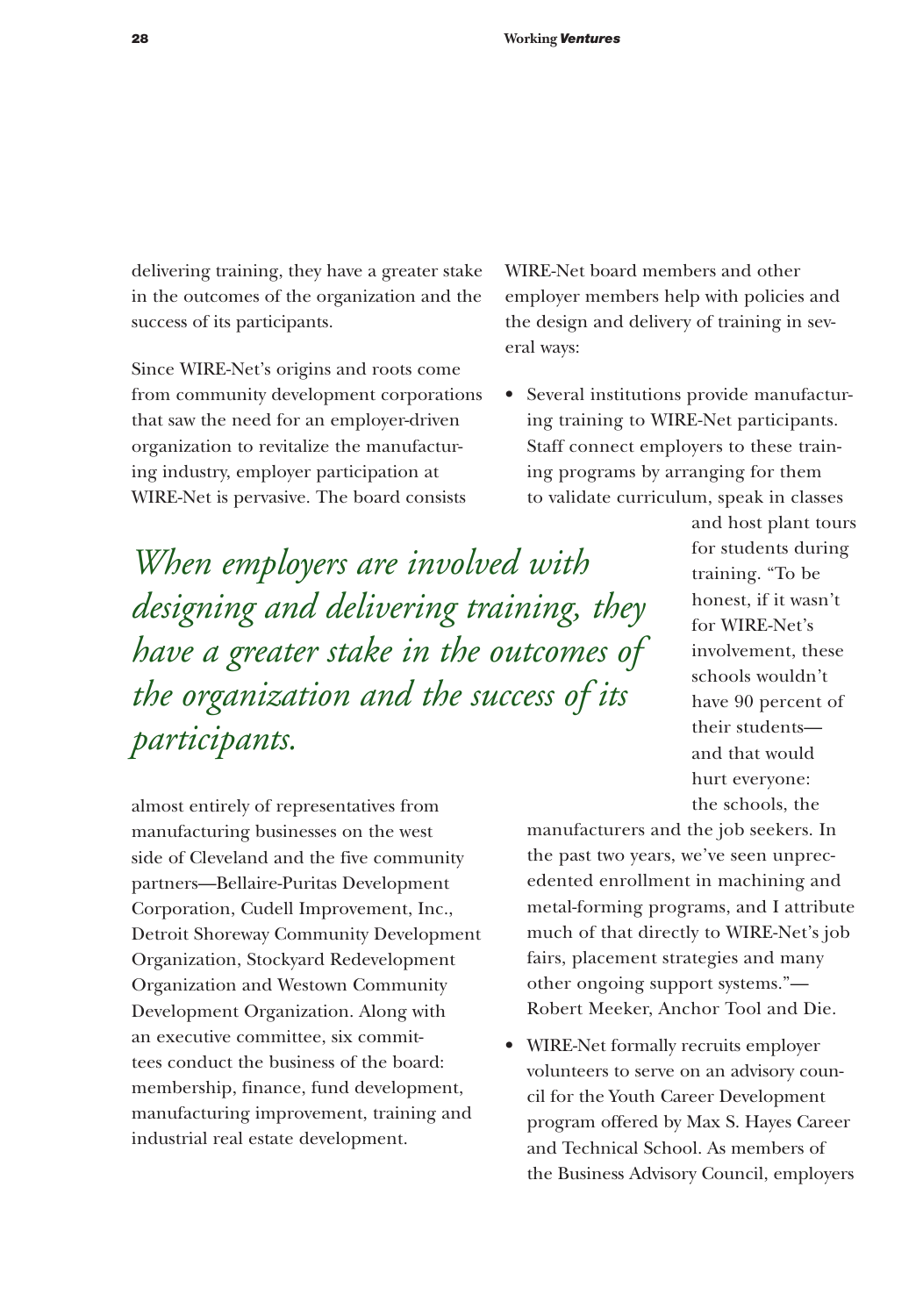have input on procedures, equipment and materials needed to prepare young students for careers in manufacturing.

- NASA-Glenn helped develop a video for applicants to learn about the manufacturing industry, develop an awareness of "what it takes" to succeed in manufacturing training that can last for seven to nine months, and observe the types of soft skills needed for work in manufacturing.
- Four trade associations helped WIRE-Net shape its pretraining workshops, which educate individuals about the "nuts and bolts" of careers in manufacturing so they can make informed decisions about entering training, prior to investing time and funding. With the encouragement and support of WIRE-Net, these organizations formed the Northeast Ohio Metalworking Association Consortium (NEOMAC). NEOMAC also helps update and ensure the viability of the curriculum used by local training providers, and coordinates awareness efforts that have helped to increase the number of students enrolling in metalworking training and apprenticeship programs.
- Employers and WIRE-Net often work collaboratively to design customized programs for incumbent worker training. For example, an English as a Second Language program was developed especially for Thermagon, Inc., whose workforce was 60 percent Hispanic. Recognizing their difficulties

reading English work instructions and documenting work tasks, WIRE-Net collaborated with a company manager and the adult education program of Cleveland Municipal School District to develop courses in English and math so that workers could improve speaking, writing and math skills needed for jobs in technology. The courses were offered at the company and employees were given time off to attend classes. "We got results from the training WIRE-Net arranged to help our workers speak English."—Ed Weston, Thermagon.

WIRE-Net employers have played key roles in helping maintain a pool of workers who have the skills and credentials needed for employment in the manufacturing industry. Through WIRE-Net, employers are a part of the workforce development system. Employers help set skills standards, improve training programs, discover and polish raw talent, obtain funding for training and provide support to one another. Del Kitzel, owner of a small tool and die company and member of WIRE-Net, simply says, "We get good bang for our buck through WIRE-Net."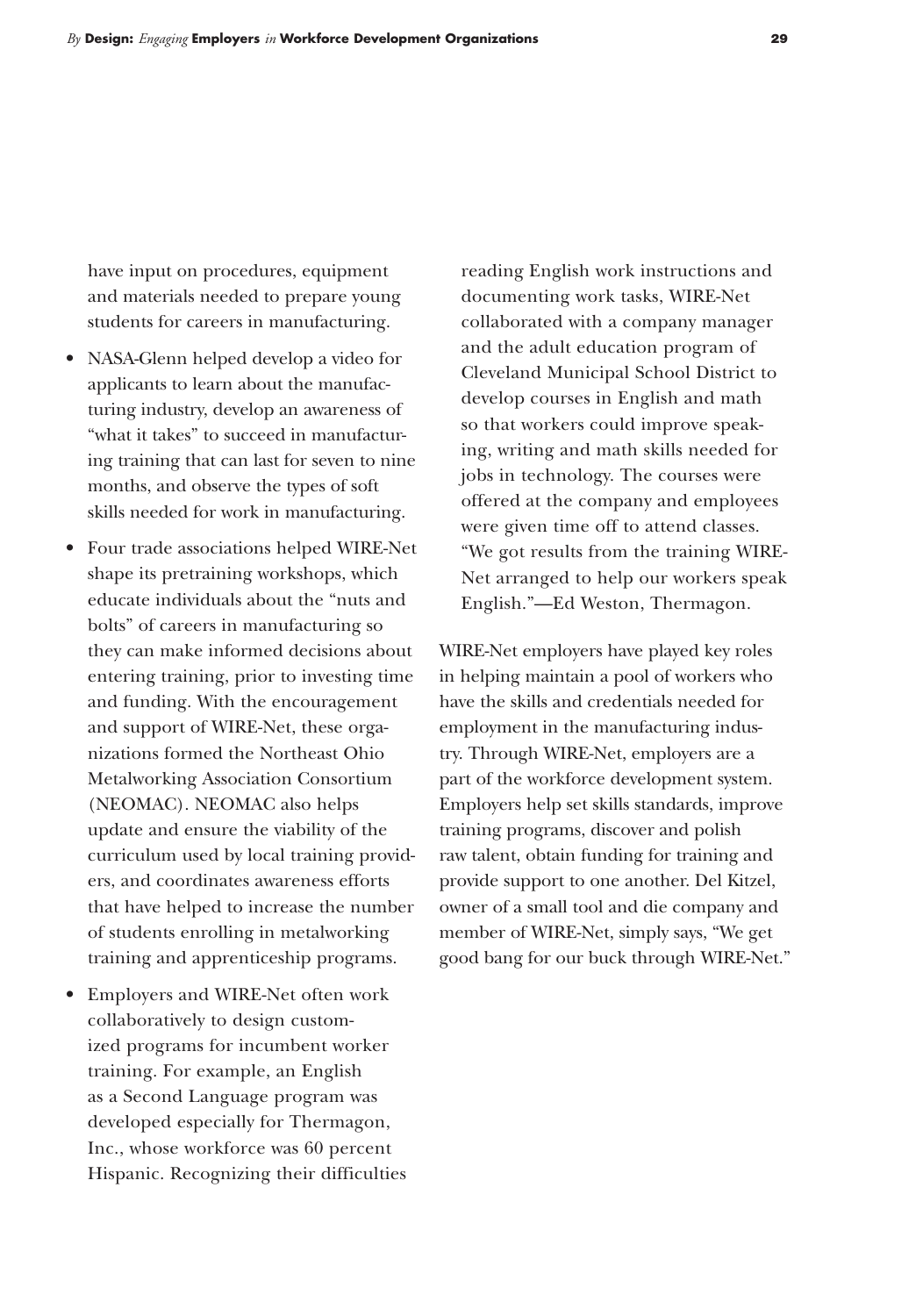#### **Actions to Consider to Make Employers Part of the Woodwork**

- Include employers in the leadership of your organization.
- Give employers an active role in your events and activities, and promote frequent interaction with staff and participants.
- Provide many opportunities for employers to volunteer in your organization and market those opportunities.
- Communicate expectations of employers clearly.
- Encourage employers to allow staff and participants to learn about jobs and the work environment.
- Ask employers to help design and review training curricula.
- Include employers in the delivery of services.
- Make trade associations active partners in your organization.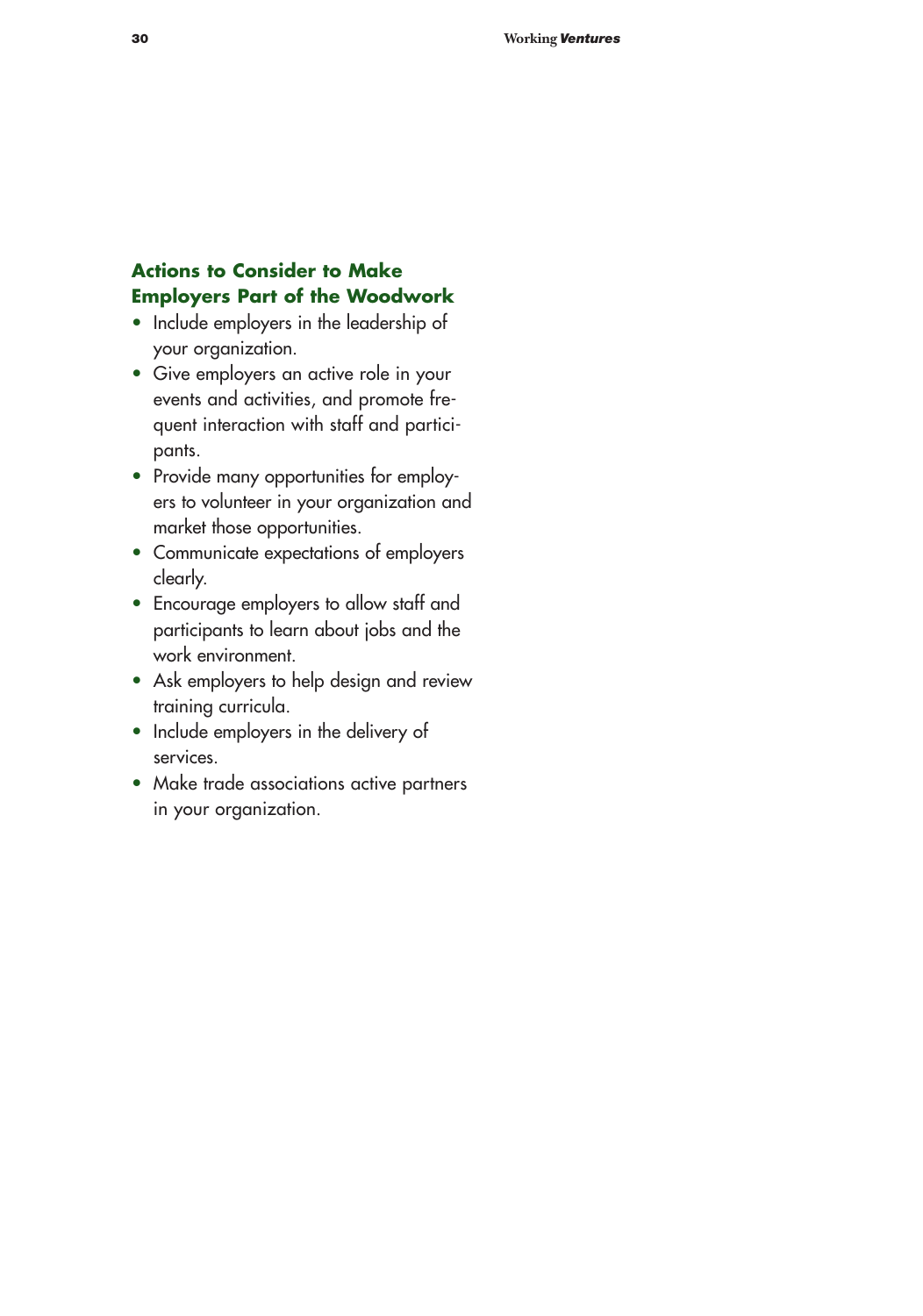## *The* **Challenge**

Most employment and training organizations claim that employers are involved in their organizations—and rightfully so. Employers participate in their job development efforts, help prepare individuals for interviews, serve on advisory committees, give presentations to training classes and host company tours. Important activities, yes, but as the three organizations in this report demonstrate, more advantageous partnerships can be developed.

These three organizations started with a quality product—job seekers who have developed the skills that employers need. Each organization has a different way of relating to business: WIRE-Net exists to support business; it is similar to an employer association, but serves both job seekers and employers. Training, Inc.'s simulated training requires that it "be a business." And, as a program to help people get jobs, JVS, from its inception, has seen the need to make employers an integral part of the process. Each organization developed its network of employers over time, and accomplished these close employer connections primarily by understanding the employer's needs and offering services that are valued.

Although the organizations are grateful for what their employer partners contribute in time, money, guidance and employment expertise, the relationship is not unilateral. These organizations and employers engage with one another because needs are met on both sides. Most important, the organizations and the employers have moved past thinking of one another as inhabitants of different worlds. Instead they see their partnerships as valuable community investments essential to the development of a skilled workforce.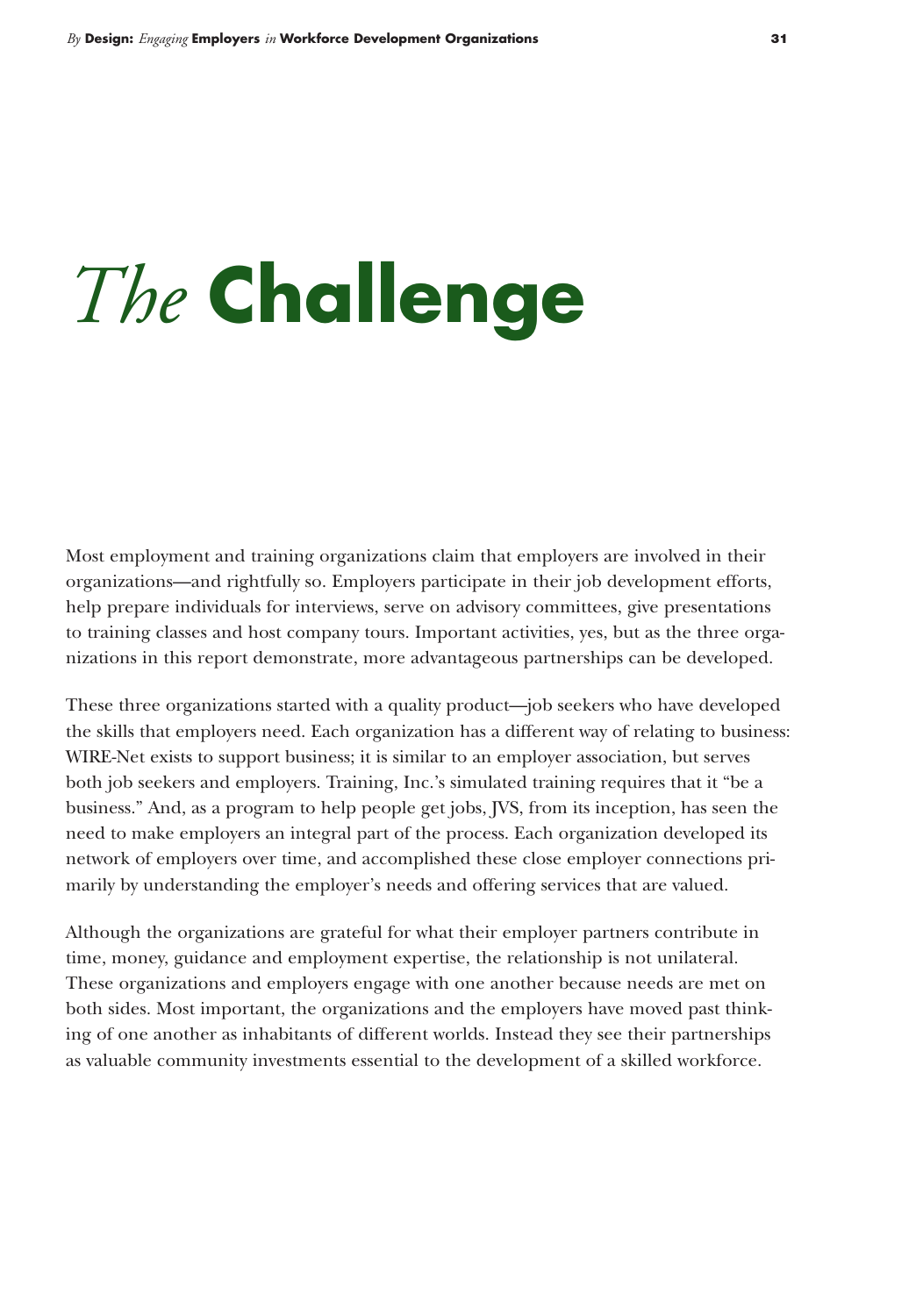#### **Contacts**

#### For more information about each organization, contact:

#### Jewish Vocational Service-San Francisco

Abby Snay, *Executive Director* 77 Geary Street, Suite 400 San Francisco, CA 94108 tel: 415-391-3600 asnay@jvs.org

#### Training, Inc.

Anne Meyerson, *Director* YMCA Training, Inc. 18 Tremont St., Suite 400 Boston, MA 02108

tel: 617-542-1800, ext. 22

ameyerson@traininginc.org

#### WIRE-Net

Gretchen Schultz, *Associate Director, Workforce Development* 6516 Detroit Avenue, Suite 3 Cleveland, Ohio 44102-3057

tel: 216-631-7330, ext. 111 gschultz@wire-net.org